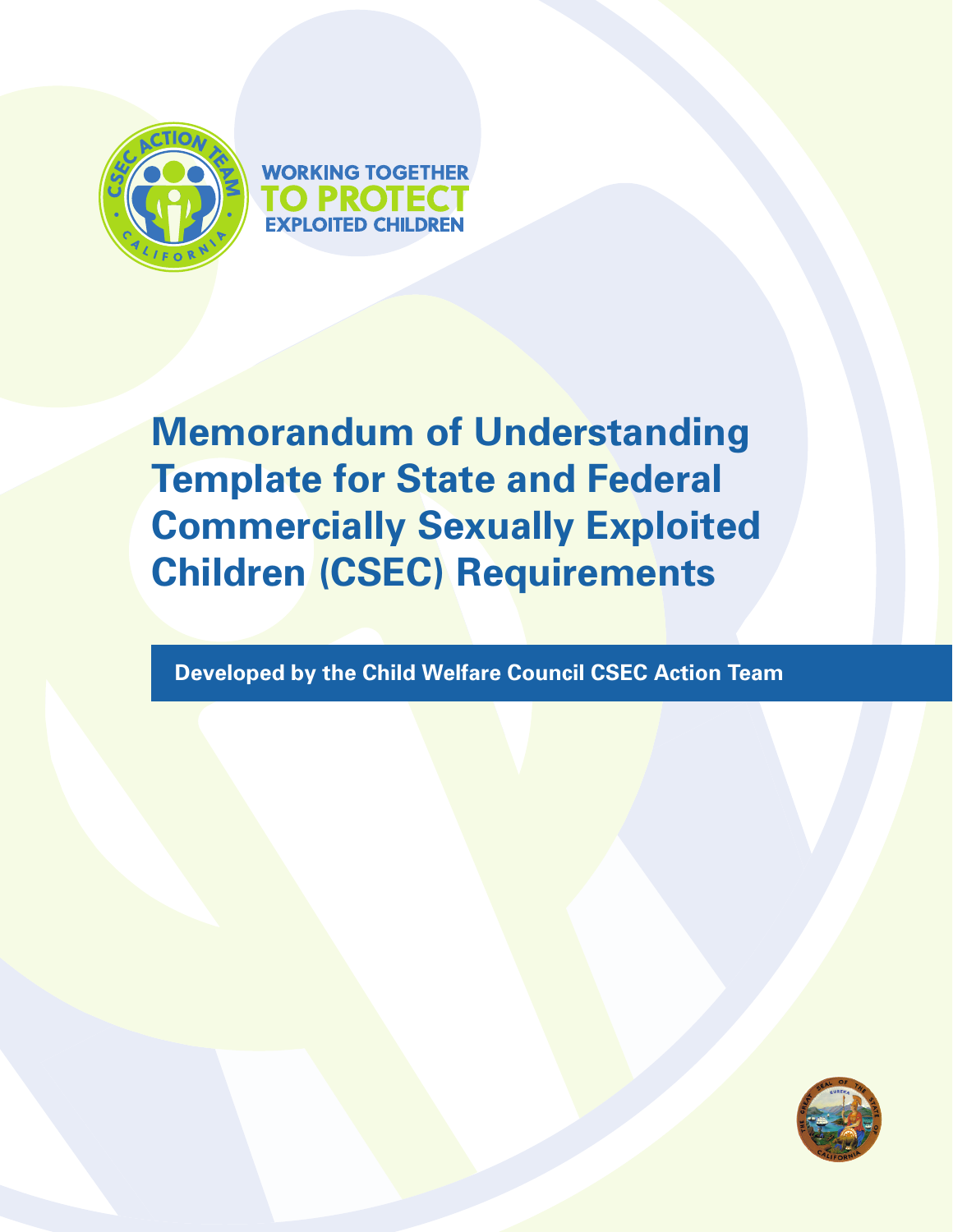*Copyright © 2016 Child Welfare Council Commercially Sexually Exploited Children (CSEC) Action Team.* 

*All Rights Reserved.* 

*The California Department of Social Services (CDSS) provided funding for the development of these documents as samples of promising practice. The opinions expressed herein are solely those of the authors and not of CDSS.*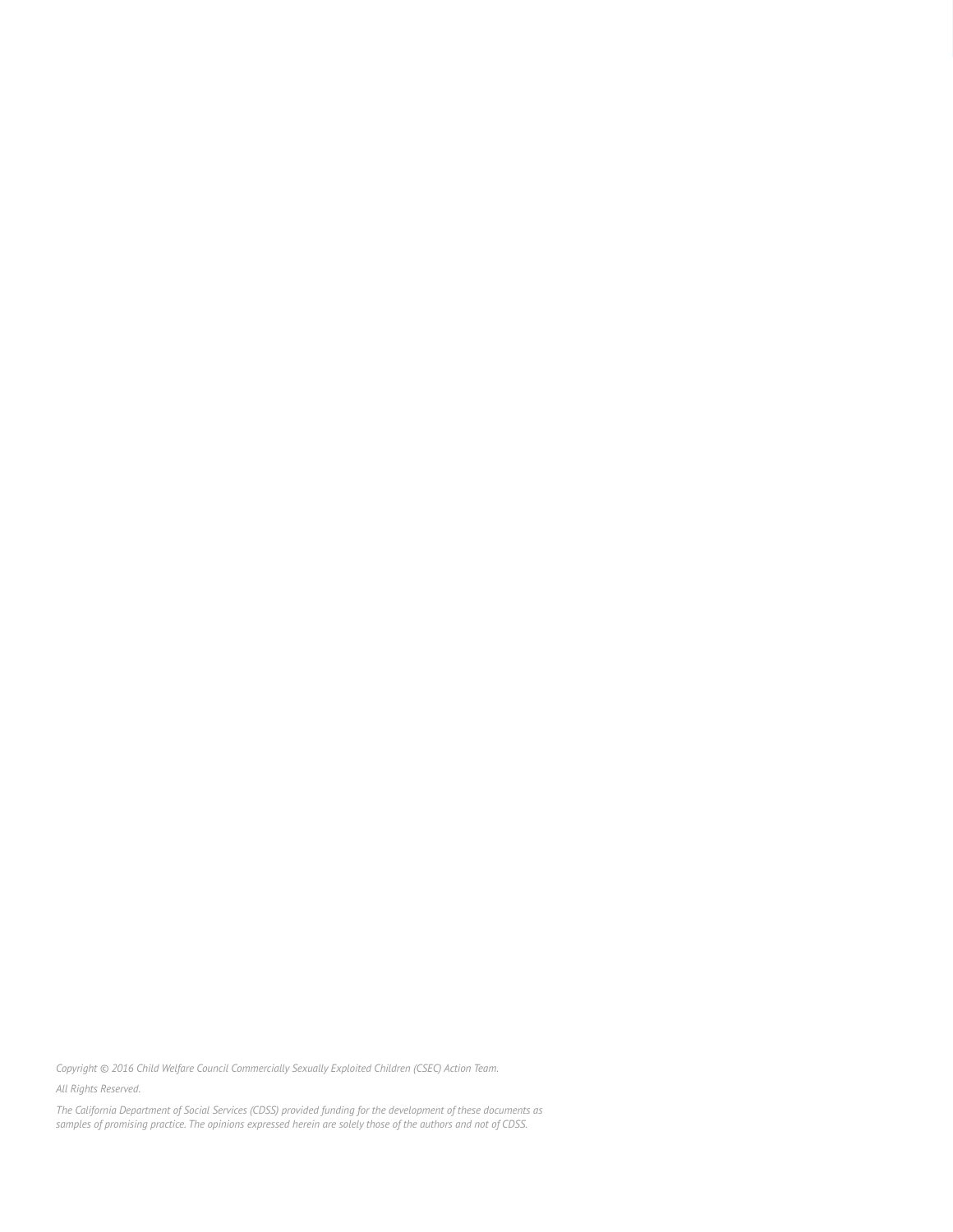## **Acknowledgements**

The Memorandum of Understanding Template for State and Federal Commercially Sexually Exploited Children (CSEC) Requirements (2016) is the result of many months of research and collaboration between the Child Welfare Council CSEC Action Team, the California Department of Social Services, specifically the Child Trafficking Response and Permanency Units, and the multidisciplinary participants on the special SB 794 work group.

Special thanks to contributing authors:

Kate Walker Brown, National Center for Youth Law Elizabeth Laferriere, National Center for Youth Law Susan Abrams, Children's Law Center of California Neha Desai, National Center for Youth Law Raúl Arroyo-Mendoza, National Center for Youth Law

Additional thanks to leadership of the CSEC Action Team, which includes:

Secretary Diana Dooley, Co-Chair, California Health & Human Services Agency Leslie Starr Heimov, Co-Chair, Children's Law Center of California Judge Stacy Boulware Eurie, Sacramento Superior Court Sylvia Pizzini, California Health & Human Services Agency Christine Cleary, Judicial Council of California Kate Walker Brown, National Center for Youth Law Elizabeth Laferriere, National Center for Youth Law Susan Abrams, Children's Law Center of California

Finally, the CSEC Action Team would like to express its sincere gratitude to CDSS and the Zellerbach Family Foundation for their continued support and funding of its work.



National Center for Youth Law



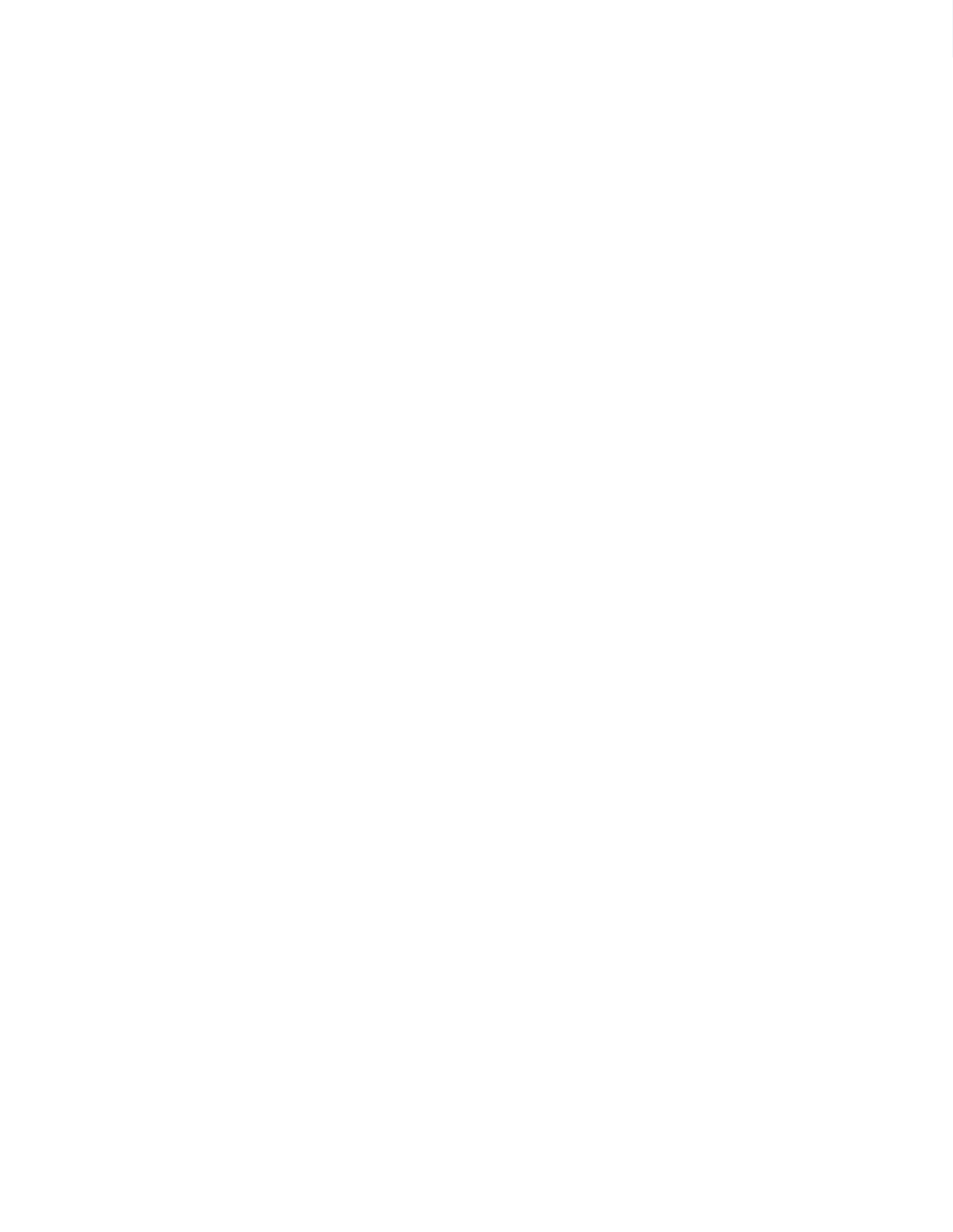# Contents

| $\mathsf{L}$    |  |  |  |  |
|-----------------|--|--|--|--|
| $\mathsf{II}$ . |  |  |  |  |
| III.            |  |  |  |  |
| IV              |  |  |  |  |
| V.              |  |  |  |  |
| VI.             |  |  |  |  |
|                 |  |  |  |  |
|                 |  |  |  |  |
|                 |  |  |  |  |
|                 |  |  |  |  |
|                 |  |  |  |  |
| IX              |  |  |  |  |
| $X_{-}$         |  |  |  |  |
|                 |  |  |  |  |

#### **Appendix**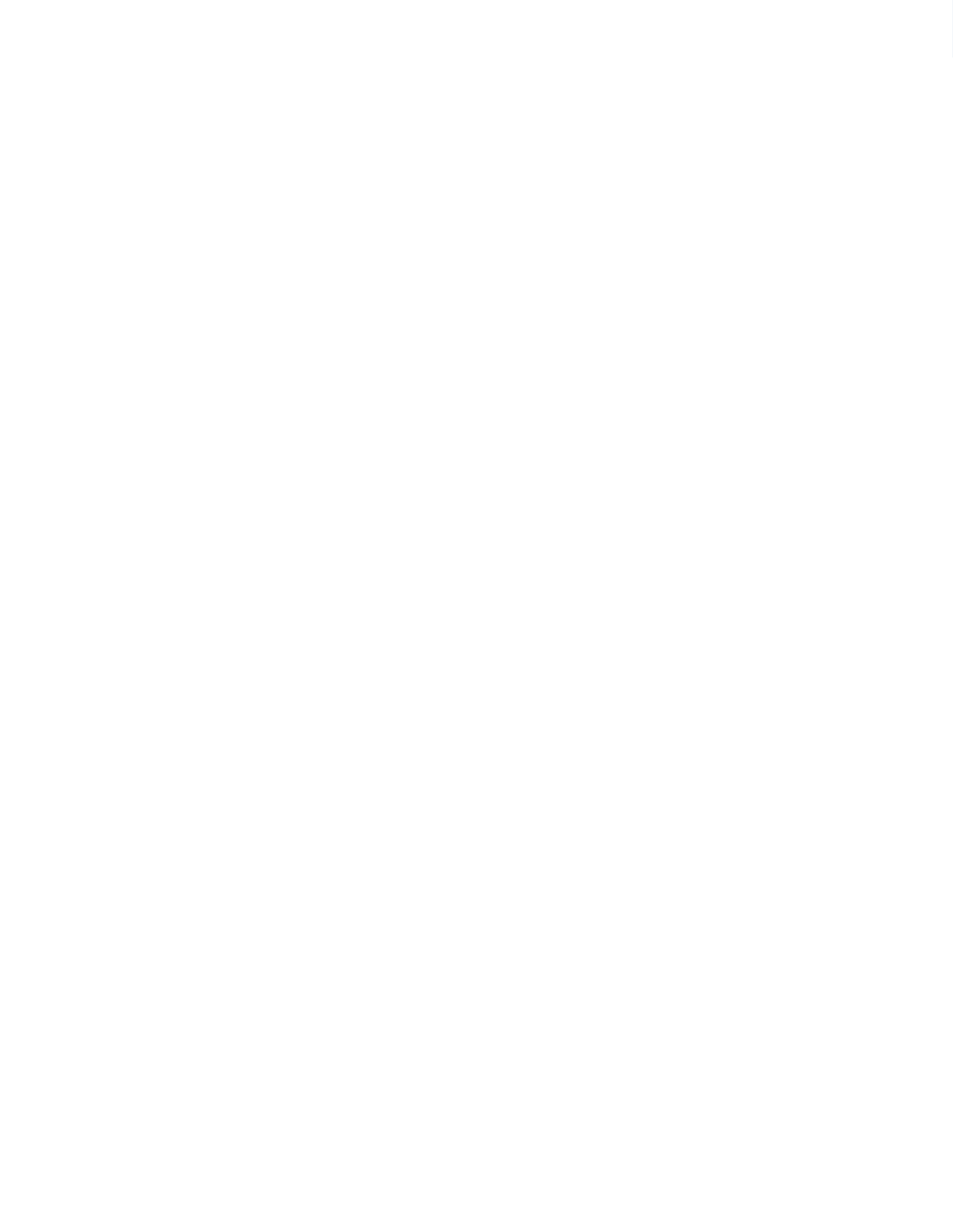

## Commercially Sexually Exploited Children (CSEC) Action Team

The California Child Welfare Council's Commercially Sexually Exploited Children (CSEC) Action Team is an expert multidisciplinary body dedicated to researching and identifying promising prevention and intervention practices, collaborating with survivors, providing guidance to county agencies and community partners, and conducting evaluation to ensure policies improve outcomes for children.



#### Accomplishments

Key guidance enabling counties to more effectively serve CSEC: *Interagency Protocol Template Holistic Needs of CSEC Core Competencies for serving CSEC*

Groundbreaking CSEC survivor Advisory Board

Leadership in Continuum of Care Reform as it relates to CSEC

Partnership with California Department of Social Services Child Trafficking Response Unit

CSEC Convening with 21 county multidisciplinary teams (2015)

Report: *Ending CSEC: A Call for Multi-System Collaboration in California (2013)*

#### **Opportunities**

The CSEC Action Team is open to new partnerships in order to pursue critical projects, such as:

#### Evaluation

- Ø *California CSEC Program*
- Ø *County and regional best practices*

#### Research and Awareness

- Ø *Building a CSEC profile for prevention*
- Ø *Boys and LGBTQ youth*

#### County Guidance

- Ø *Information sharing for multidisciplinary teams*
- Ø *Effective housing & placements*
- Ø *Prevention strategies*

#### Follow Progress #CSECActionTeam

*For more information, contact Elizabeth Laferriere at elaferriere@youthlaw.org or (510) 835-8098 x3005.*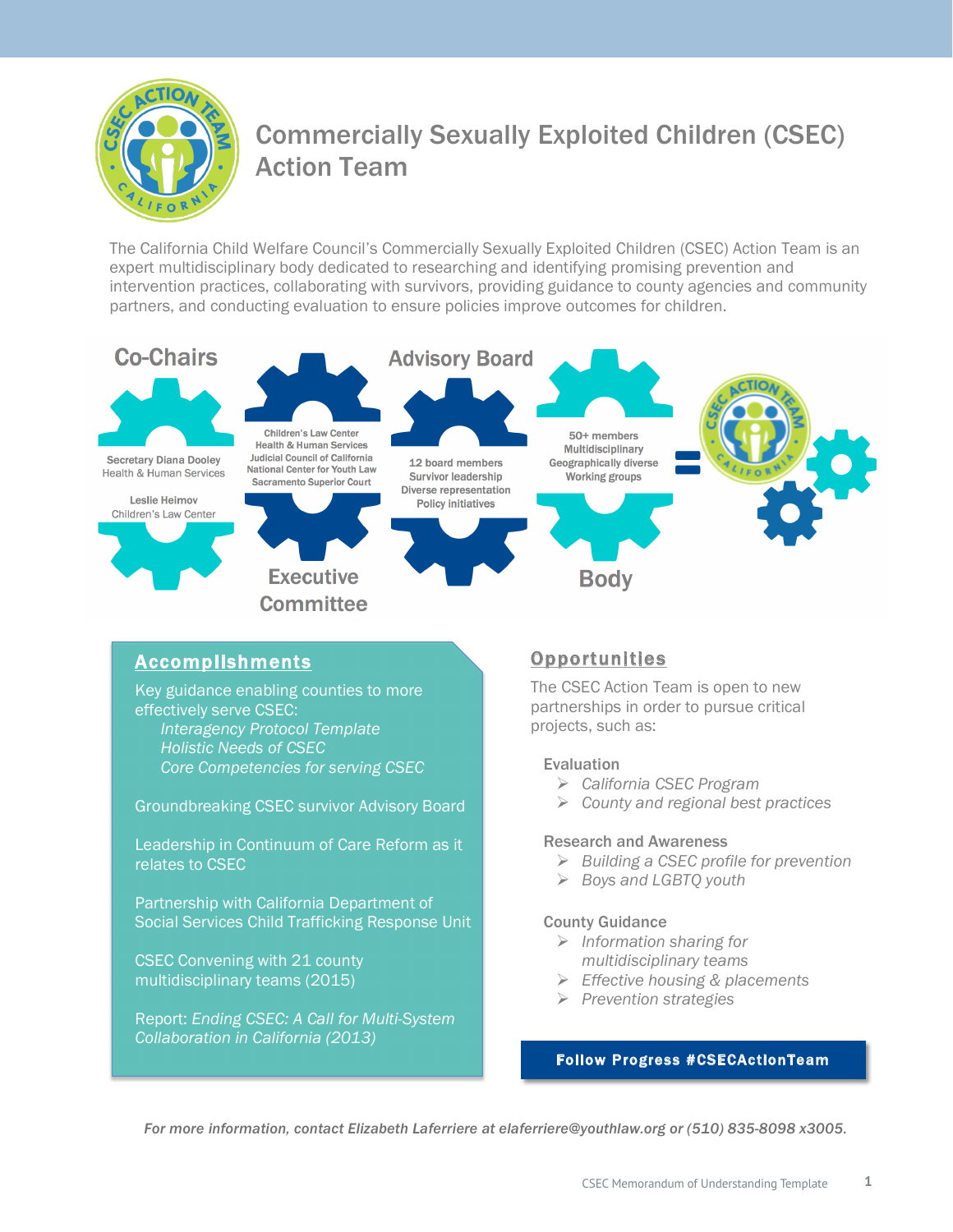#### **Introduction**

#### **CSEC Action Team Guidance**

The California Child Welfare Council's<sup>1</sup> Commercially Sexually Exploited Children (CSEC) Action Team is an expert multidisciplinary body dedicated to researching and identifying promising prevention and intervention practices, collaborating with survivors, providing guidance to county agencies and community partners, and conducting evaluation to ensure policies improve outcomes for children.

In May 2015, the CSEC Action Team released a Memorandum of Understanding Template (MOU Template) that may be utilized by counties electing to participate in the state-funded CSEC Program under Welfare & Institutions Code Section 16524.7 ("CSEC Program"). The MOU Template integrated statutory requirements of the CSEC Program with promising practices.

In October 2015, California passed SB 794, which incorporated the requirements of the federal Preventing Sex Trafficking and Strengthening Families Act (PL. 113-183) into state law. These requirements apply to all counties, regardless of whether they participate in the CSEC Program.

In October 2016, the CSEC Action Team updated its MOU Template to assist counties in fulfilling these new federal requirements adopted into state law. The revised MOU Template incorporates SB 794 requirements into the original framework, consisting of preexisting law related to mandatory reporting and cross-reporting, requirements for CSEC Program counties, and promising practices. Highlighted text distinguishes between the different laws and the counties to which they apply. The document also includes "helpful hints" throughout, which draw connections between the requirements, cross reference related guidance, and provide examples.

All counties, regardless of whether they previously opted into the CSEC Program, can utilize this document to fulfill new and preexisting requirements, and develop an interagency approach to better serve the **[**CSEC and children at risk**]** in their jurisdiction.

#### **SB 855 Requirements**

Passed in 2014, SB 855 clarified that CSEC whose parents failed or were unable to protect them, including children who trade sex for survival, may be served through the child welfare system as victims of child abuse and neglect.<sup>2</sup> SB 855 also created the state-funded CSEC Program. Beginning in July 2015, counties that elected to participate in the CSEC Program were required to develop and submit their interagency protocol as well as a proposal for how to spend program funds.<sup>3</sup> The two major CSEC Program requirements include:

- 1. Interagency protocol developed by, at a minimum, representatives from Child Welfare (lead agency), Probation, Mental Health, Public Health and Juvenile Courts; and
- 2. Use of a multidisciplinary team (MDT) approach to case planning with participation from, at a minimum, representatives from Child Welfare, Probation, Mental Health, Public Health, and Substance Abuse.<sup>4</sup>

In order to participate in the 2015-2016 CSEC Program, many of the twenty-two Tier II counties used the CSEC Action Team's (AT) original MOU Template

"Children" and "at risk" defined on pg. 4

<sup>&</sup>lt;sup>1</sup> CAL. WELF. & Inst. Code §§ 16540-16545 (establishing the California Child Welfare Council as an "advisory body responsible for improving the collaboration and processes of the multiple agencies and courts that serve the children and youth in the child welfare and foster care systems.").

<sup>2</sup> Welf. & Inst. § 300(b)(2).<br><sup>3</sup> Cal. Dep't Soc. Servs., All County Letter (ACL) No. 15-48 (May 29, 2015).<br>4 Welf. & Inst. § 16524.7(d)(2).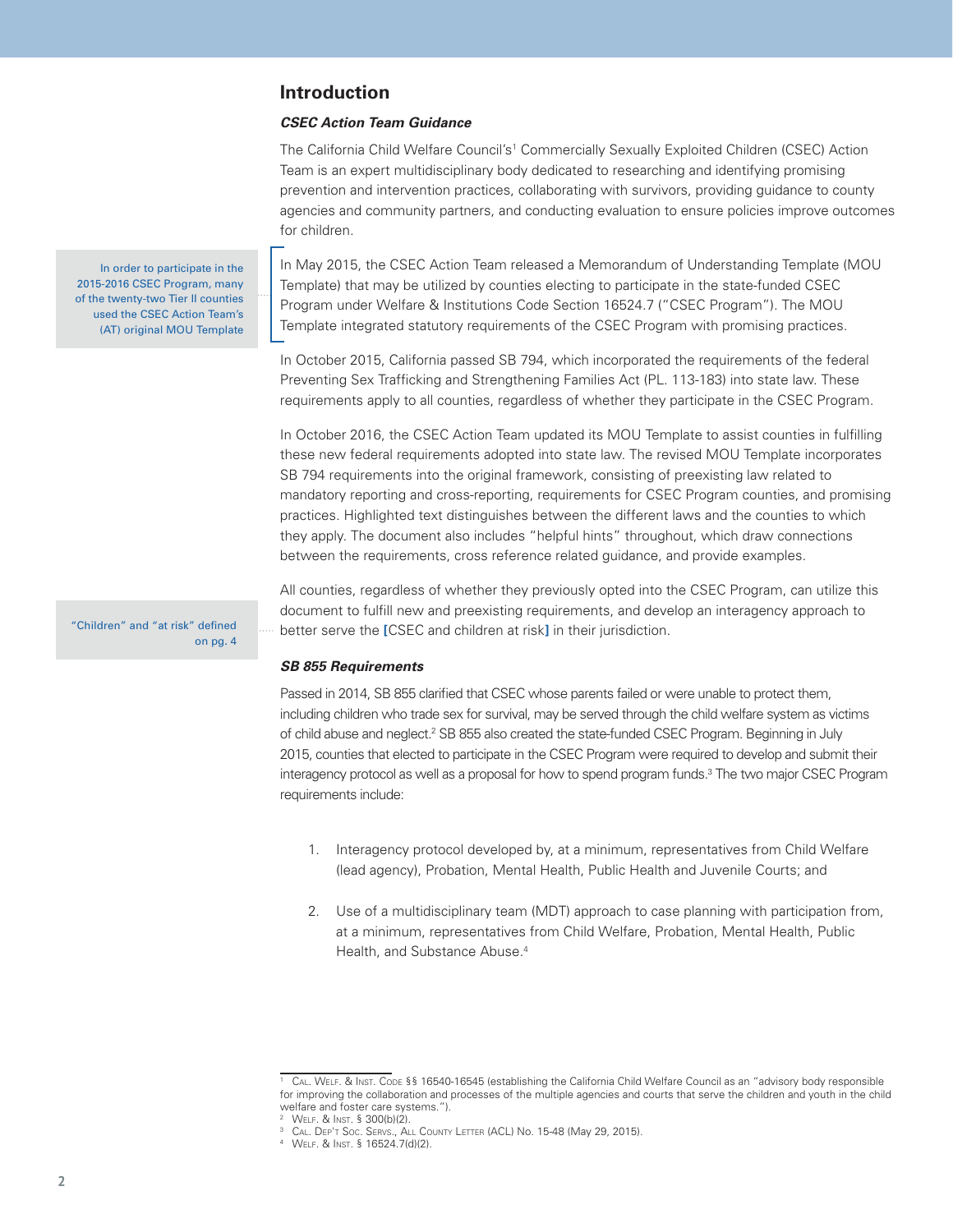#### **[SB 794 Requirements]**

To comply with SB 794, county child welfare and probation departments must implement CSEC policies and procedures by September 29, 2016. Under these policies and procedures, social workers and probation officers must:

- 1. Identify children who are receiving child welfare services,<sup>5</sup> including dependents or wards in foster care, nonminor dependents, and youth receiving services pursuant to Section 677 of Title 42 of the United States Code who are, or are at risk of becoming, victims of commercial sexual exploitation;
- 2. Document these children in the Child Welfare Services/Case Management System (CWS/ CMS) and any other agency record as determined by the county;
- 3. Determine appropriate services for these children; and
- 4. Receive relevant training in the identification, documentation, and determination of appropriate services for these children.<sup>6</sup>

These policies and procedures apply to "**[**children receiving child welfare services**]**." "Child welfare services" is a broad term defined in state law. It encompasses services to protect and promote the welfare of children; prevent and remedy problems that may result in abuse, exploitation or neglect; prevent separation of children from families; restore families where children have been removed; place children in suitable homes when restoration of the family is impossible or inappropriate; and to ensure children receive adequate care while away from their homes.7 Specifically, "child welfare services" includes: "emergency response services, family preservation services, family maintenance services, family reunification services, and permanent placement services, including supportive transition services."8 For probation purposes, "child welfare services" includes services for candidates for foster care. It also includes foster care placements by probation.

In addition to creating CSEC policies, county child welfare and probation departments must develop policies and procedures related to children who go missing from foster care.<sup>9</sup> A forthcoming All County Information Notice (ACIN) will discuss these separate requirements and provide a model policy and procedure. This MOU Template highlights where these missing child provisions may be incorporated or cross-referenced.

Refer to the social worker (SW) and probation officer (PO) requirements, or "Cheat Sheets," in the Appendix

The AT recommends that all children under probation (P) jurisdiction, regardless of whether they are receiving child welfare (CW) services, be identified, reported, and documented.

The intent of the law is to protect children from exploitation and to ensure that they receive services expeditiously should they be exploited. Addressing the needs of all children furthers this intent

SB 794 requires data is documented in CMS/CMS, even if also recorded elsewhere

"Children receiving child welfare services" defined on pg. 4

WELF. & INST. § 16501(a).<br>WELF. & INST. § 16501.35(a).<br>WELF. & INST. § 16501(a)(1).

WELF. & INST. § 16501(a)(2). <sup>9</sup> Welf. & Inst. § 16501.35(b).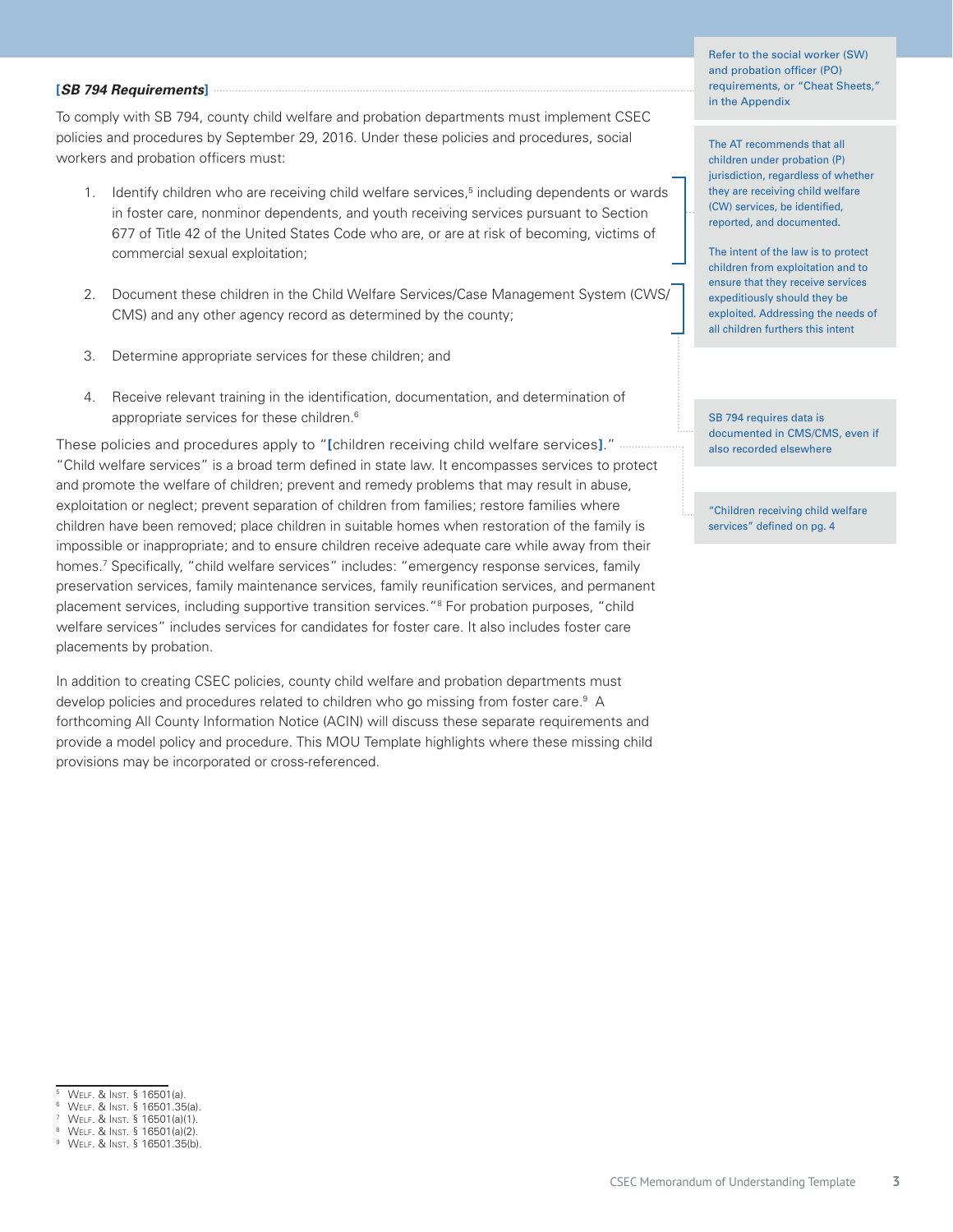#### **Definitions**

#### **Commercially Sexually Exploited Children (CSEC)**

A Commercially Sexually Exploited Child (CSEC) is defined by WIC 300(b)(2) as a child who is sexually trafficked, as described in Section 236.1 of the Penal Code, or who receives food or shelter in exchange for, or who is paid to perform, sexual acts described in Section 236.1 or 11165.1 of the Penal Code, and whose parent or guardian failed to, or was unable to, protect the child.

#### **Children**

"Children" and "child" refer to children, youth, and nonminor dependents (NMD). SB 794 requirements apply specifically to children, youth, and nonminor dependents receiving child welfare services. SB 855 does not limit "children" to those receiving child welfare services.

#### **Children Receiving Child Welfare Services**

Children receiving child welfare services include children and youth who (ACL 16-85):

- Are in foster care and under age 18 (or up to age 21 if they are receiving Title IV-E foster care assistance);
- Have not been removed from the home but for whom the agency has an open case file (including candidates for foster care);
- Have run away from foster care, provided they have not reached the age at which the state ends Title IV-E assistance (21) (or have not been formally discharged from care); or
- Are youth (up to age 21) who are receiving services under the Chafee Foster Care Independence Program (including closed cases).

#### **At Risk**

"At-risk" is defined as exhibiting, at a minimum, 1 of the following indicators (ACL 16-49):

- Child/youth exhibits behaviors or otherwise indicates that she/he is being controlled or groomed by another person
- Child/youth spends time with people known to be involved in commercial sex
- Child/youth's use of internet, cell phone, or social media involves social or sexual behavior that is atypical for his/her age

Or exhibiting, at a minimum, 2 of the following indicators:

- Child/youth has a history of running away, unstable housing, including multiple foster care placements, or periods of homelessness including couch surfing
- Child/youth has had prior involvement with law enforcement or the juvenile justice system
- Child/youth is frequently truant
- Child/youth's relationships are concerning, placing him/her at risk or in danger of exploitation
- Child/youth has a history of substance abuse, specifically narcotics, opiates, crack/cocaine and amphetamines

#### **Missing or Runaway**

A child or youth missing from foster care is any individual whose whereabouts are unknown to the child welfare agency or probation department. That is, after allowing a reasonable Amount of time for the child/youth to return and taking into account the child's age, intelligence, mental functioning, and physical condition, the caregivers, social worker or probation officer simply do not know the child's/NMD's location. Missing children may have been abducted by a non-family member, wrongfully taken or detained by a person related to them, wandered away from a safe environment and become lost, run away from a home, foster home, or state care facility, or are otherwise missing from care for any reason. Most youth who run away from care are truly missing. However, there may be instances in which a child runs away but their whereabouts are known to the social worker or probation officer. As the child has absented themself from care, this child is considered to be missing from foster care (ACL 16-15).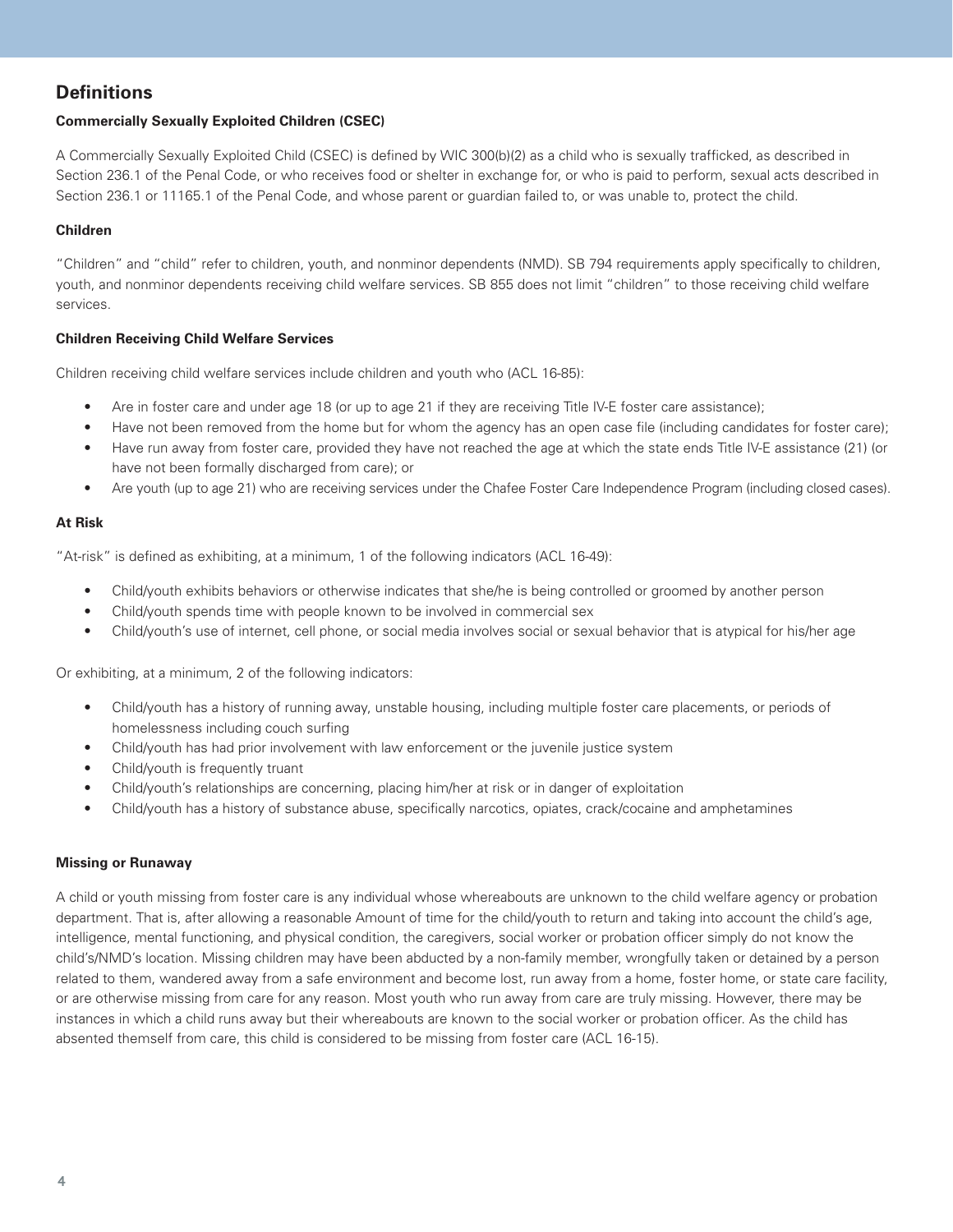#### **Sexual Orientation, Gender Expression or Gender Identity (SOGIE)**

Everyone, including people who do not identify as "LGBT," has a sexual orientation and gender identity. Sexual orientation refers to a person's romantic and/or sexual attraction to other people, or lack thereof. Gender identity refers to a person's internal sense of themselves as male, female, both, neither, or another gender. A person's gender identity may or may not match the sex they were assigned at birth. Gender expression refers to the manner in which people convey their internal gender identity.

| <b>ACRONYM KEY</b> |                                                           |  |  |  |  |
|--------------------|-----------------------------------------------------------|--|--|--|--|
| <b>ACIN</b>        | All County Information Notice                             |  |  |  |  |
| <b>ACL</b>         | All County Letter                                         |  |  |  |  |
| AT                 | <b>CSEC Action Team</b>                                   |  |  |  |  |
| CANRA              | Child Abuse and Neglect Reporting Act                     |  |  |  |  |
| CDSS               | California Department of Social Services                  |  |  |  |  |
| <b>CFT</b>         | Child and Family Team                                     |  |  |  |  |
| <b>CSEC</b>        | <b>Commercially Sexually Exploited Children</b>           |  |  |  |  |
| <b>CSM</b>         | <b>Commission on State Mandates</b>                       |  |  |  |  |
| <b>CW</b>          | Child Welfare                                             |  |  |  |  |
| CWS/CMS            | Child Welfare Services Case Management System             |  |  |  |  |
| <b>CWDA</b>        | Child Welfare Directors Association                       |  |  |  |  |
| DA                 | <b>District Attorney</b>                                  |  |  |  |  |
| <b>ICAN</b>        | Interagency Child Abuse and Neglect Investigation Reports |  |  |  |  |
| <b>MDT</b>         | Multidisciplinary Team                                    |  |  |  |  |
| MOU                | Memorandum of Understanding                               |  |  |  |  |
| <b>NCIC</b>        | National Crime and Information Center                     |  |  |  |  |
| <b>NCMEC</b>       | National Center for Missing & Exploited Children          |  |  |  |  |
| <b>NMD</b>         | Nonminor Dependent                                        |  |  |  |  |
| P                  | <b>Probation Department</b>                               |  |  |  |  |
| PC                 | Penal Code                                                |  |  |  |  |
| PO                 | <b>Probation Officer</b>                                  |  |  |  |  |
| <b>SOGIE</b>       | Sexual Orientation, Gender Identity & Expression          |  |  |  |  |
| <b>SPC</b>         | Special Project Code                                      |  |  |  |  |
| SW                 | Social Worker                                             |  |  |  |  |
| <b>WIC</b>         | Welfare and Institutions Code                             |  |  |  |  |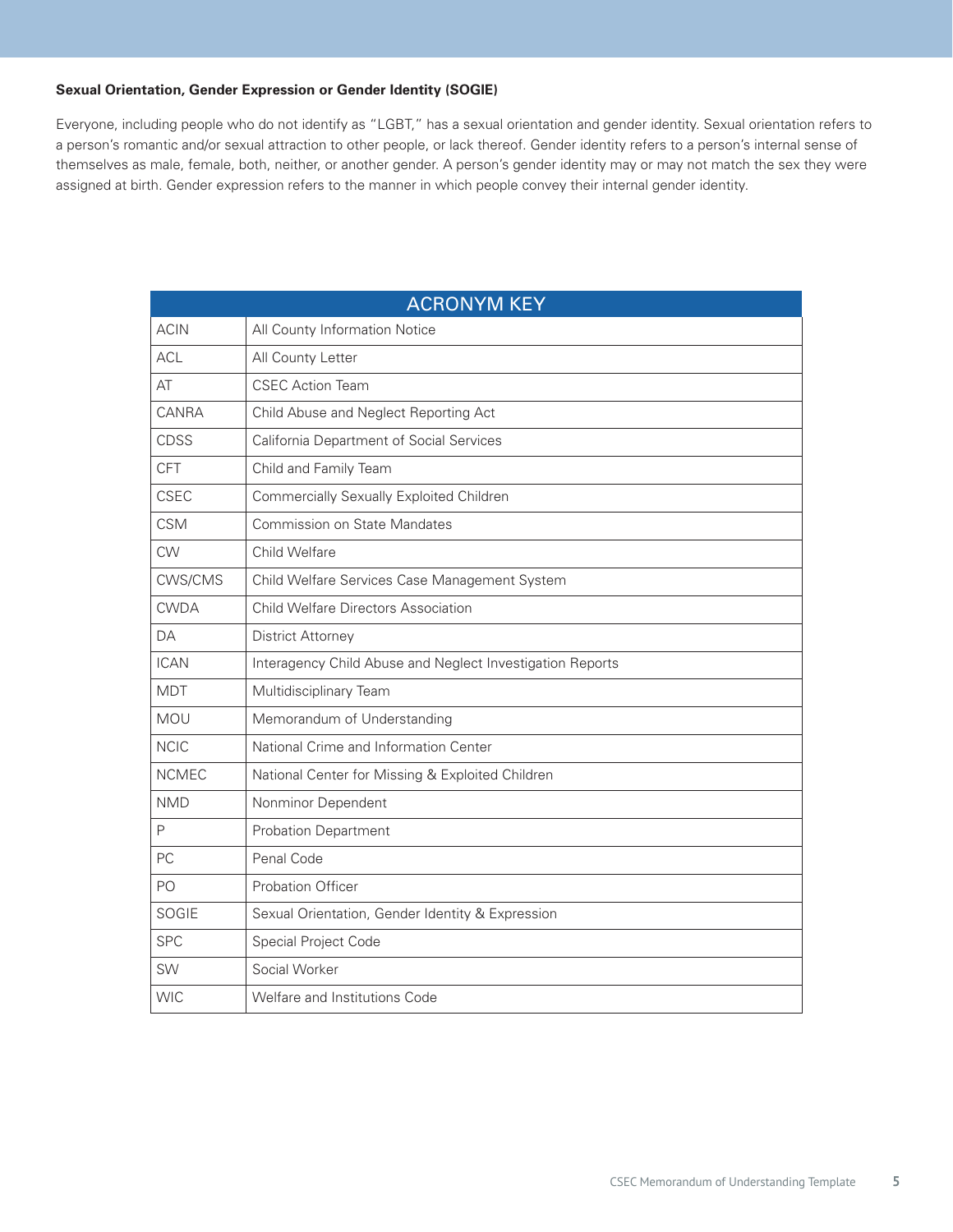CSEC Program counties are required to include CW, P, Mental Health, Public Health, and the Juvenile Court in the development of their protocols. The AT suggests forming a Steering Committee with additional parties beyond those required

#### **Instructions**

1. **[**Assemble the necessary county parties to develop the protocols in the MOU.**]**

2. Review the color scheme distinguishing the separate CSEC requirements and the counties they impact.

3. Identify the requirements relevant to the county based on current and planned participation in the CSEC Program.

|             | Law                                                                                                                          | Apply to                                                    |  |
|-------------|------------------------------------------------------------------------------------------------------------------------------|-------------------------------------------------------------|--|
| <b>Blue</b> | SB 855                                                                                                                       | Counties that intend or have opted<br>into the CSEC Program |  |
| Yellow      | SB 794                                                                                                                       | <b>All</b> counties                                         |  |
| Green       | Preexisting reporting requirements   All counties                                                                            |                                                             |  |
| No Color    | Indicates promising practices in California and throughout the country<br>identified through the CSEC Action Team's research |                                                             |  |

 3a. Requirements for counties that neither currently participate nor intend to participate in the CSEC Program:

- Ensure Green requirements are being met
- Create protocol/MOU to fulfill Yellow requirements
- Develop plan to participate in the CSEC Program in an upcoming fiscal year in order to receive state funding

3b. Requirements for CSEC Program counties:

- Ensure all Blue and Green requirements are addressed in existing interagency protocol/MOU
- Incorporate Yellow requirements into existing interagency protocol/MOU

4. Complete the relevant underlined sections throughout the document, including identification of the roles and responsibilities of all parties. While doing so, consider the:

- Processes already in place within and across agencies that can be leveraged to meet the needs of CSEC
- Examples provided in the MOU Template, as indicated by quotation marks, or in the helpful hints in the margins

5. Adapt and share the protocol requirement "cheat sheet" appendices with county social workers and probation officers.

6. Follow any additional instructions from CDSS regarding collecting party signatures and submitting the MOU.

The AT recommends that counties incorporate CSEC responses into existing structures and processes. For example, the Core Practice Model requires the use of a Child and Family Team (CFT). A CFT, which prioritizes the voices of the youth and family, could be combined with the Multidisciplinary Team (MDT) required of the CSEC Program

The examples provided do not address the responsibilities of all agencies, but rather provide a sample for select agencies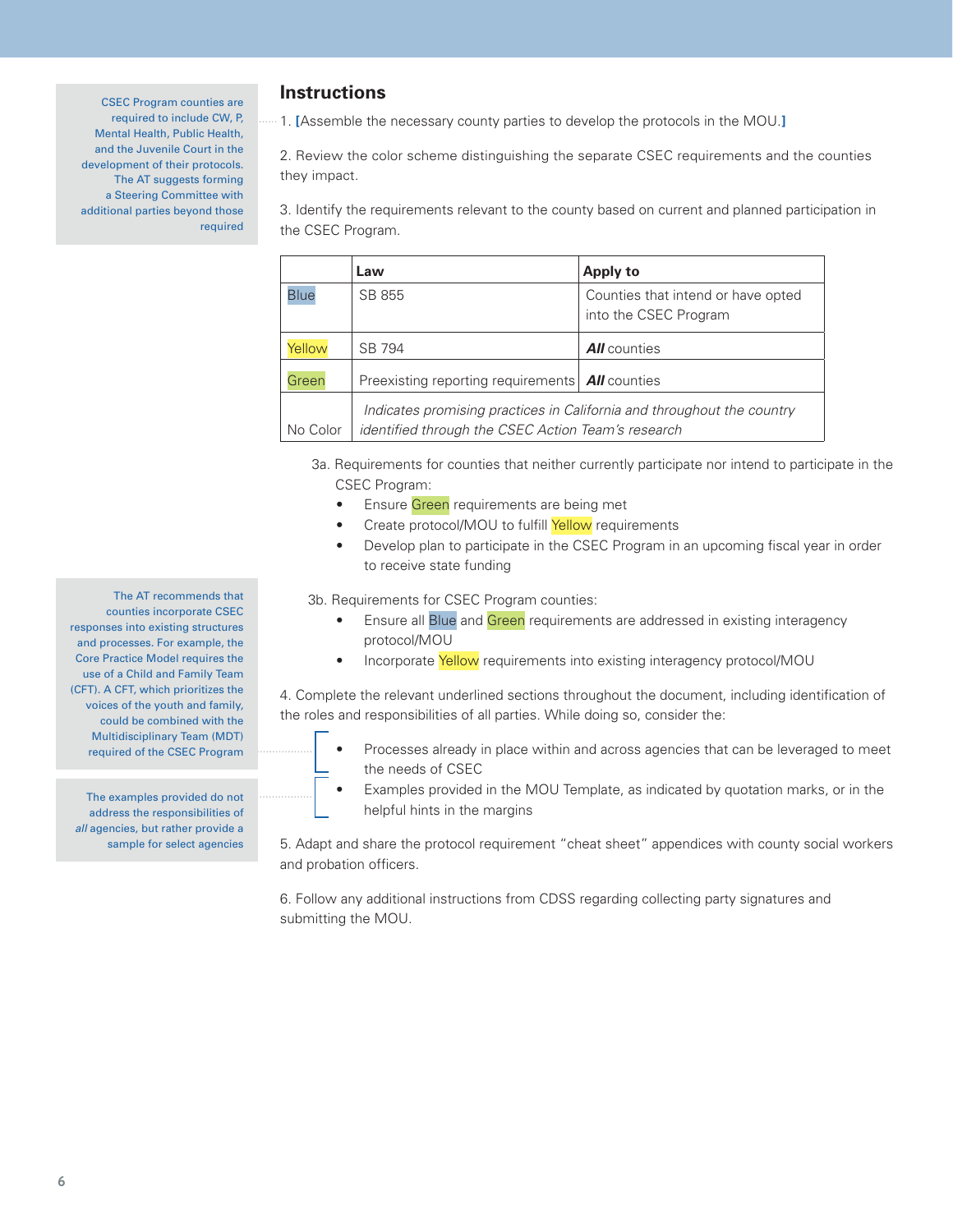#### **Memorandum of Understanding (MOU) Template MEMORANDUM OF UNDERSTANDING10 AMONG**

Juvenile Court of County, Child Welfare Agency of County, Probation Department of County, Department of Mental Health of County, Department of Public Health of County, Substance Abuse Department of County, [Provide a list of agencies participating as optional parties to the Memorandum of Understanding, for example: "Public Defender's Office of County, District Attorney's Office of County, Sheriff Department of County, Municipality Police Department(s), County Office of Education, Children's Dependency Attorneys, Community-Based Agencies"

#### **As to County's Obligation to Identify, Document, and Determine Appropriate Services for Commercially Sexually Exploited Children and Those At Risk for Exploitation**

WHEREAS, County child welfare agency and probation department shall implement policies and procedures, pursuant to Section 16501.35 of the California Welfare and Institutions Code, that require social workers and probation officers to identify, document and determine appropriate services for children who are, or are at risk of becoming, victims of commercial sexual exploitation; and receive relevant training in order to be able to do so; and

WHEREAS, County child welfare agency and probation department shall develop and implement specific protocols to expeditiously locate any child missing from foster care, pursuant to Section 16501.45 of the California Welfare and Institutions Code; and

WHEREAS, County social workers and probation officers shall, pursuant to Section 16501.45 of the California Welfare and Institutions Code, collect the following data on children who were victims of commercial sexual exploitation before entering care, after entering care, while absent from care, and children who are at risk of becoming exploited.

#### **As to County's Commercially Sexually Exploited Children (CSEC) Program**

WHEREAS, an individual who is sexually trafficked, as described in Section 236.1 of the California Penal Code, or who receives food or shelter in exchange for, or who is paid to perform, sexual acts described in Section 236.1 or 11165.1 of the California Penal Code, and whose parent or guardian failed to, or was unable to protect the child, is a commercially sexually exploited child (CSEC) and may be served through the County child welfare system pursuant to California Welfare and Institutions Code Section 300(b)(2); and

WHEREAS, County elected to participate in the CSEC Program as described in Section 16524.7 of California Welfare and Institutions Code in order to more effectively serve CSEC by utilizing a multidisciplinary approach for case management, service planning, and the provision of services; and

WHEREAS, the parties to this Memorandum of Understanding (MOU), Juvenile Court of County, Child Welfare Agency of County, Probation Department of County, Department of Mental Health of County, Department of Public Health of County, Substance Abuse Department of County, Public Defender's Office of County, District Attorney's Office of County, Sheriff Department of County, Municipality Police Department(s), County Office of Education, Children's Dependency Attorneys, Community-Based Agencies, Other Agencies Listed Here, have developed the following Memorandum of Understanding (MOU) to guide County's approach to serving CSEC; and

Although this falls under the CSEC Program, this section represents a preexisting requirement for all counties

<sup>&</sup>lt;sup>10</sup> This template, in the form of a memorandum of understanding, was adapted from a number of sources. See, e.g., Lourdes M. Rosado & Riya S. Shah, Juv. Law Ctr., Protecting Youth from Self-Incrimination when Undergoing Screening, Assessment, and Treatment within the Juvenile Justice System App. B (2007), available at http://www.jlc.org/sites/default/files/publication\_pdfs/ protectingyouth.pdf; L.A. Cnty., Operational Agreement Los Angeles County Commercially Sexually Exploited Children (CSEC) Law ENFORCEMENT FIRST RESPONDER PROTOCOL (2014) (2014), available at http://www.cwda.org/sites/main/files/file-attachments/la-csecoperational-agreement.pdf.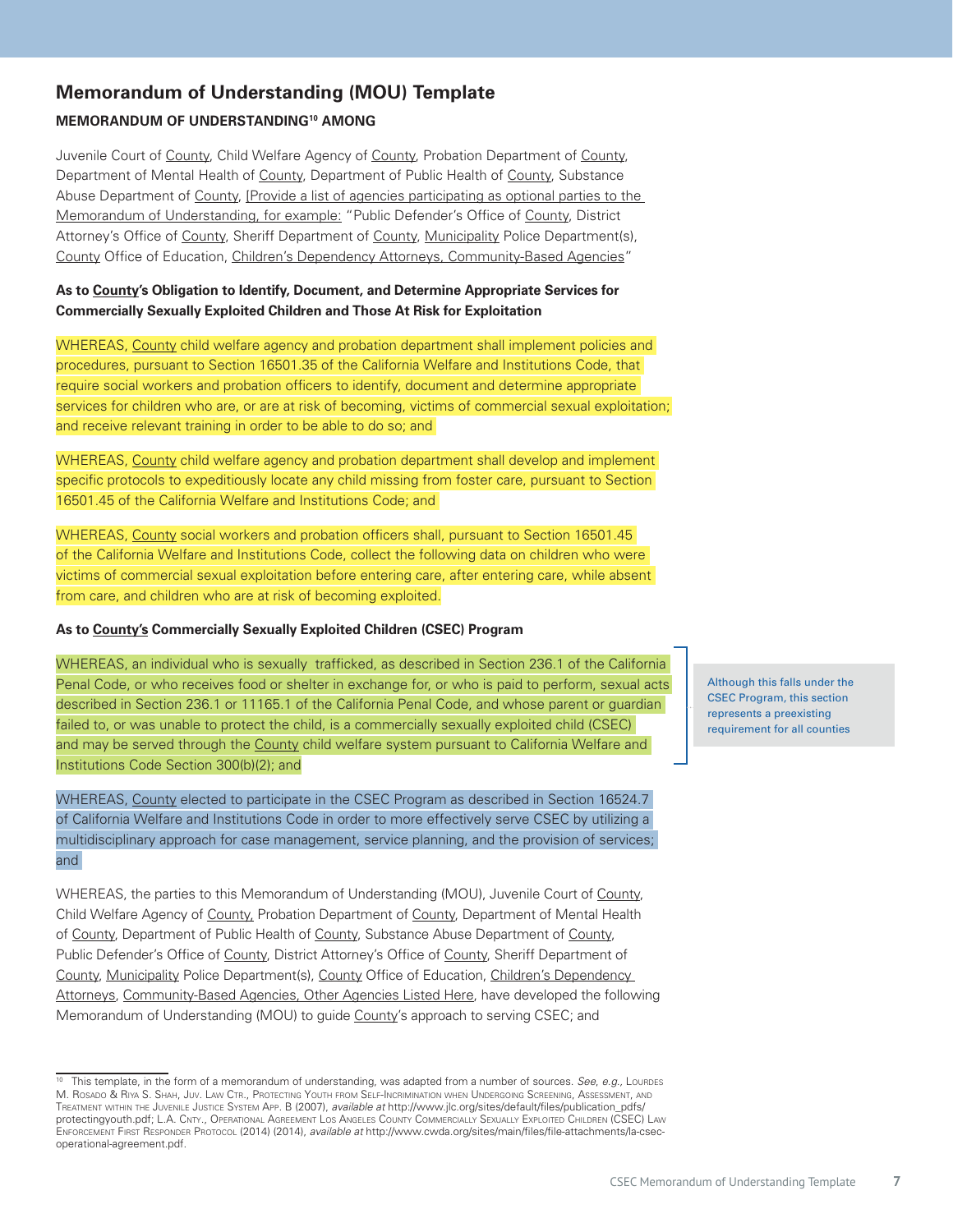WHEREAS, the MOU reflects County and the parties' commitment to the following guiding principles:

- A. Commercial Sexual Exploitation of Children:
	- 1. Must be understood as child abuse and reported as such,<sup>11</sup> and
	- 2. Should not be criminalized.
- B. Responses to CSEC should be:
	- 1. Victim-centered,<sup>12</sup>
	- 2. Trauma-informed,<sup>13</sup>
	- 3. Strengths-based,<sup>14</sup>
	- 4. Developmentally appropriate,
	- 5. Culturally, linguistically, and **[**LGBTQ competent and affirming**]**, 15
	- 6. Committed to active efforts that engage CSEC early and often,
	- 7. Multidisciplinary, individualized, flexible, and timely, and
	- 8. Data and outcome driven.
- C. Agency Policies & Procedures should:
	- 1. Ensure and track cross-system collaboration at the system and individual case level,
	- 2. Incorporate mechanisms to identify and assess CSEC at key decision points,
	- 3. Address the unique physical and emotional safety considerations of CSEC, and
	- 4. Address unique physical and emotional safety considerations, including vicarious trauma of staff, caregivers, and other relevant support persons.

WHEREAS, the parties agree to form a CSEC Steering Committee to provide ongoing oversight and support to ensure the county agencies and partners effectively collaborate to fulfill their requirements to identify and serve victims of commercial sexual exploitation and children at risk of becoming exploited through the MOU; and

WHEREAS, the parties agree to form a multidisciplinary team (MDT), pursuant to California Welfare and Institutions Code Section 16524.7(d)(2) for CSEC, to build on a child's strengths and respond to their needs in a coordinated manner; and

WHEREAS, California Welfare and Institutions Code Sections 18960-18964 states a county may establish a child abuse multidisciplinary personnel team (MDT) within the county to allow provider agencies to share confidential information in order for provider agencies to investigate reports of suspected child abuse or neglect pursuant to California Penal Code Section 11160, 11166, or 11166.05, or for the purposes of child welfare agencies making a detention determination; and

WHEREAS, the parties agree that the information they receive from other parties concerning a child that is obtained during a multidisciplinary team meeting shall be used solely for prevention, identification, and treatment purposes and shall otherwise be confidential. Such information shall not be subject to subpoena or other court process for use in any other proceeding or for any other purpose pursuant to California Welfare and Institutions Code Section 18961.7(c) and (h); and

WHEREAS, the parties, as defined by law, must comply with mandatory reporting guidelines as defined by Penal Code Section 11166 and report known or suspected child abuse and neglect, which includes sexual exploitation; and

Several other California statutes, including Welfare & Institutions Code (WIC) § 18951 & 16501 authorize information sharing within specific multidisciplinary contexts. In certain circumstances, additional authorization is needed for disclosure of information.

> Consult county counsel to discuss relevant statutory

> > requirements

Agencies are obligated to report sexual exploitation and "prostitution" to the Child Protection Hotline pursuant to Penal Code (PC) § 11165.1.

The AT recommends that the initial report of suspected abuse go to CW

Some transgender and gender non-conforming children use "they/their" gender pronouns. All staff should refer to children by their correct pronouns as a way of showing respect and to affirm their sexual orientation and gender identity (SOGIE). "SOGIE" defined on pg. 5

See CAL. PENAL CODE §§ 11164-11174.3.

<sup>&</sup>lt;sup>12</sup> See Cal. Child WELF. Council, CSEC Action TEAM, Model Interagency Protocol, Appendix (2015), available at http://youthlaw. org/wp-content/uploads/2015/04/Appendix\_040615\_Final.pdf.

<sup>&</sup>lt;sup>13</sup> See id.

See id.

<sup>&</sup>lt;sup>15</sup> See Polaris, Breaking Barriers: Improving Services for LGBTQ Human Trafficking Victims (2015), available at https:// polarisproject.org/sites/default/files/breaking-barriers-lgbtq-services.pdf.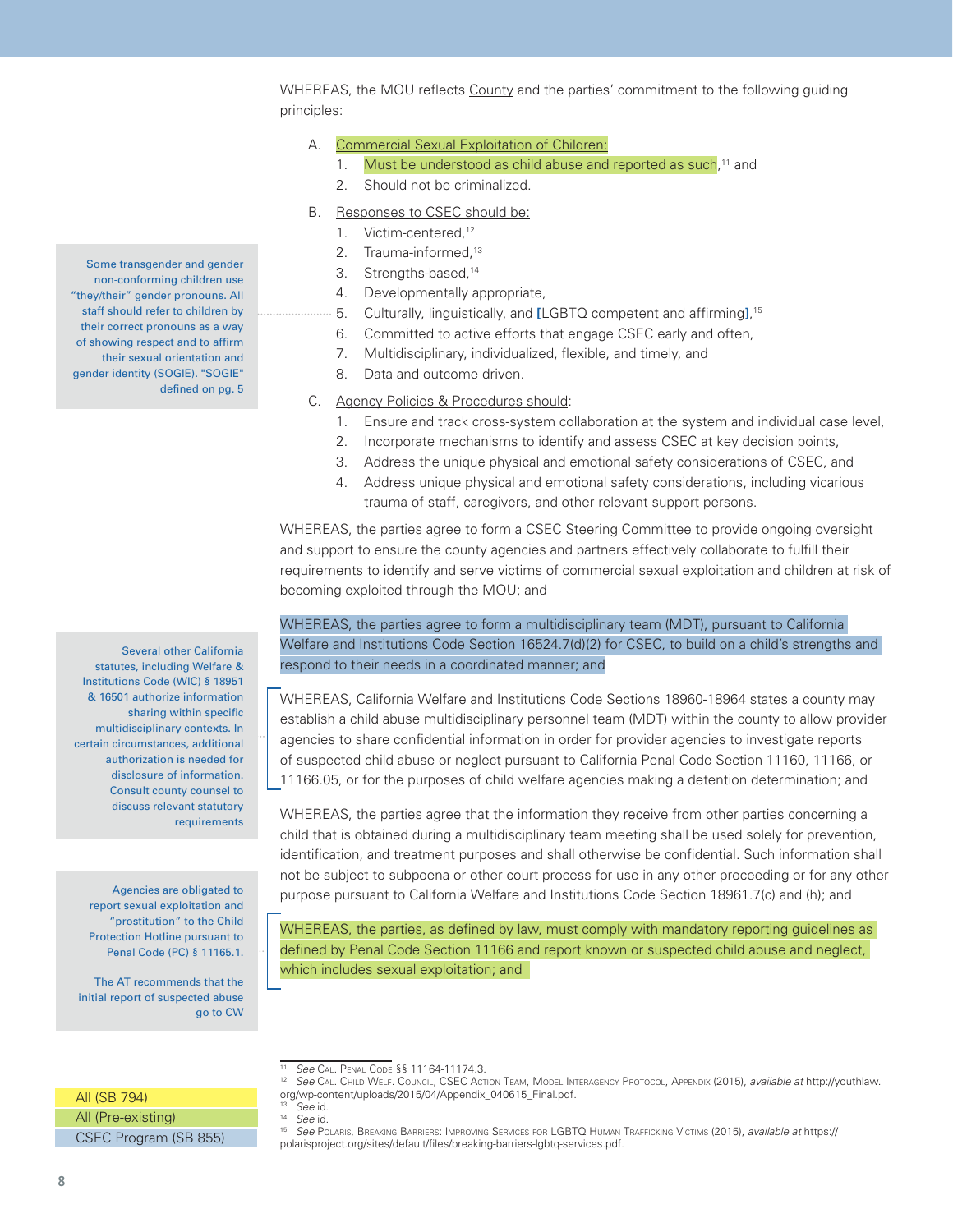WHEREAS, the County agency that receives the initial report shall, pursuant to Penal Code Sections 11166(j)(1) immediately, or as soon as practicably possible, cross report known or suspected child abuse or neglect to the law enforcement agency having jurisdiction over the case, to the agency given the responsibility for investigation of cases under Section 300 of the Welfare and Institutions Code, and the district attorney's office; and

WHEREAS, the County agency that receives the initial report shall, pursuant to Penal Code Sections 11166(j)(1), immediately, or as soon as practicably possible, cross report known or suspected child abuse or neglect to the law enforcement agency having jurisdiction over the case, to the agency given the responsibility for investigation of cases under Section 300 of the Welfare and Institutions Code, and the district attorney's office; and

WHEREAS, the County probation or welfare departments shall, pursuant to Penal Code Section 11166(j)(3), immediately report to law enforcement for entry into the National Crime Information Center and to the National Center for Missing and Exploited Children when children receiving child welfare services that are, or are at risk of being commercially sexually exploited, go missing or are abducted; and

WHEREAS, this MOU defines the mutually agreed upon responsibilities of each of the parties under the CSEC Program pursuant to California Welfare and Institutions Code Section 16524.7. This MOU is not intended to establish legal duties or otherwise alter the respective responsibilities of the parties; and

NOW, THEREFORE, the parties of this MOU set forth the following as the terms and conditions of their understanding:

#### **I. Steering Committee**

#### **A. Steering Committee to oversee the CSEC Protocols**

- 1. In order to ensure County effectively implements protocols and policies related to CSEC, the parties agree to form a Steering Committee. Provide a detailed description of the structure adopted by the County and the parties, including the following information:
	- A. Describe the purpose of the Steering Committee.
		- i. Example: "Provide ongoing oversight and leadership to ensure the county agencies and partners effectively collaborate to better identify and serve children who are at risk of or have been commercially sexually exploited, specifically:
			- (i) Developing the Interagency CSEC MOU (hereinafter MOU),
			- (ii) Implementing the MOU,
			- (iii) Overseeing implementation of the MOU,
			- (iv) Collecting and analyzing aggregate data related to the MOU,16
			- (v) Revising the MOU as needed on an ongoing basis,
			- (vi) Assessing the sufficiency of CSEC-specific resources in the county,
			- (vii) Identifying necessary training and ensuring such training occurs, and
			- (viii) Overseeing the collection and reporting of data to the State in compliance with state and federal requirements."<sup>17</sup>

16 See CAL. WELF. & INST. CODE § 16524.10 (requiring the state to report the number of children served and the types of services provided to the Legislature); Admin. on Child., Youth & Families, ACYF-CB-IM-14-03, New Legislation – Public Law 113- 183, THE PREVENTING SEX TRAFFICKING AND STRENGTHENING FAMILIES ACT (2014) [hereinafter Public Law 113-183], available at http:// www.acf.hhs.gov/sites/default/files/cb/im1403.pdf.

In most, if not all counties, CW has the responsibility for investigation of allegations of child abuse. Therefore, if P receives an initial report, it must cross report to law enforcement, CW, and the district attorney's office

The Commission on State Mandates has found that provisions of the Child Abuse and Neglect Reporting Act (CANRA), known as the Interagency Child Abuse and Neglect Investigation Reports (ICAN), impose a reimbursable state mandate on local governments. In response, the State created a block grant to reimburse counties that choose to participate. For these counties, the requirements of PC § 11166(j) (1) remain unaffected. The AT recommends that all other counties also adhere to these requirements. See ACL 16-20 for more information on the block grant

These two federal requirements apply to all counties regardless of whether or not they participate in the ICAN block grant program mentioned in the prior hint

<sup>&</sup>lt;sup>17</sup> See Cal. Child Welf. Council, CSEC Action TEAM, MODEL INTERAGENCY PROTOCOL FRAMEWORK 3 (2015) [hereinafter Protoco Framework], available at http://youthlaw.org/wp-content/uploads/2015/04/Model\_Interagency\_Protocol\_Framework\_040615\_ Final.pdf; WELF. & INST. § 16501.45 & 16524.10; PUBLIC LAW 113-183, supra note 16.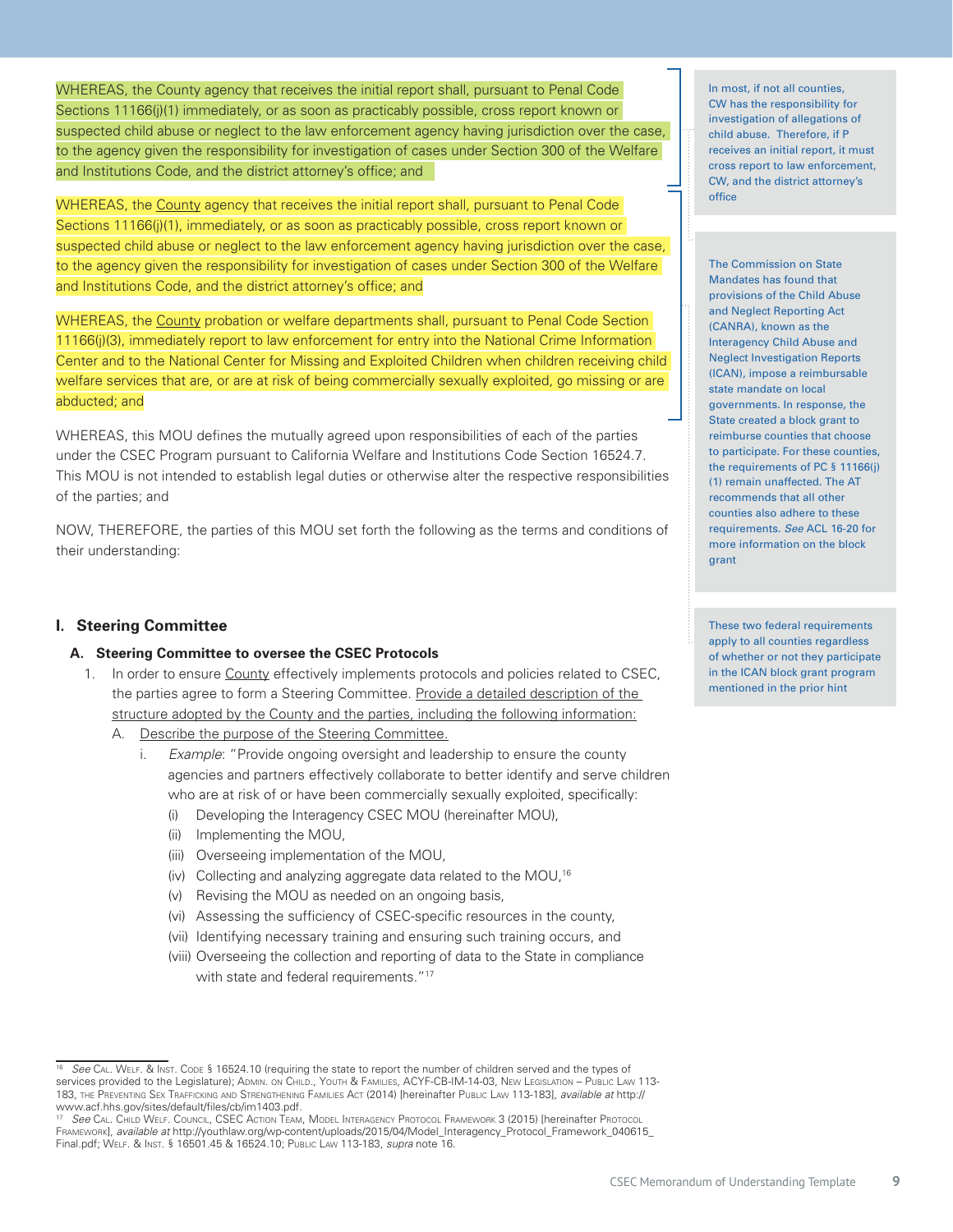- B. Identify the members on the Steering Committee.
	- 1. Example: "The following parties agree to participate in the Steering Committee and fulfill the responsibilities defined in this MOU:

#### A. Required:<sup>18</sup>

- Child Welfare ii. Probation
- iii. Mental Health
- iv. Public Health
- v. Juvenile Courts
- B. Optional:19
	- i. Children's Dependency Attorney
	- ii. District Attorney
	- iii. Public Defender
	- iv. Survivor mentors/advocates
	- v. County Counsel
	- vi. Direct legal and service providers
	- vii. Educational representatives
	- viii. Law enforcement
	- ix. **[**Staff/administrative support**]** ."
- C. Define general participant responsibilities on the Steering Committee.
	- 1. Example: "Each party will fulfill the following responsibilities as part of its work on the Steering Committee under this MOU:
		- A. Appoint director or designee empowered to make decisions on behalf of the party to participate,
		- B. Attend regularly scheduled meetings and participate collaboratively in committee,
		- C. Report on successes, barriers to providing services, and areas for improvement, including recommendations for adapting the MOU and training needs/gaps, and
		- D. Provide aggregate data on identified CSEC including the numbers identified and the services accessed by those children."20
- D. Define each party's roles and responsibilities for the Steering Committee.
	- 1. Example: "The following describes the specific roles and responsibilities of each party in the Steering Committee:
		- A. Child Welfare Department will be responsible for :
			- Convening and serving as lead agency of steering committee,
			- ii. Providing staff to coordinate the steering committee, and
			- iii. Gathering aggregate data from the MDTs to present to the Steering Committee and report to the State."

#### **II. Identification**

- **A. Identification process for commercially sexually exploited [children and those at risk] for such exploitation**
	- 1. The parties agree that children will be identified as follows: provide a detailed description of the identification process including the following information:

These parties are required to develop the interagency protocol to participate in the CSEC Program.

While SB 794 does not require other parties be involved in the development of the CW and P protocols, the AT recommends a similar interagency process

> Counties may choose to hire staff to provide operational, monitoring, and evaluation support to the Steering Committee and MDTs

This example defines the responsibilities for one agency. Counties should outline the responsibilities for all relevant agencies in each section

"CSEC" and "at risk" defined on pg. 4

All (SB 794) All (Pre-existing)

CSEC Program (SB 855)

 $18$  See WELF. & Inst. § 16524.8(a) (mandating that Child Welfare, Probation, Mental Health, Public Health, and the Juvenile Courts be involved in drafting the interagency protocol); Protocol Framework, supra note 17, at 3-4 (noting that although a Steering Committee is not required, it was suggested as a way to coordinate the county efforts with respect to the CSEC Program).

<sup>19</sup> Cal. Dep't Soc. Servs., All County Information Notice (ACIN) No. 1-23-15 (Apr. 7, 2015) (indicating that "other providers can also include, but are not limited to, advocates such as children's attorneys, court-appointed special advocates, and direct service providers"), available at http://www.dss.cahwnet.gov/lettersnotices/EntRes/getinfo/acin/2015/I-23\_15.pdf. <sup>20</sup> PROTOCOL FRAMEWORK, supra note 17, at 4.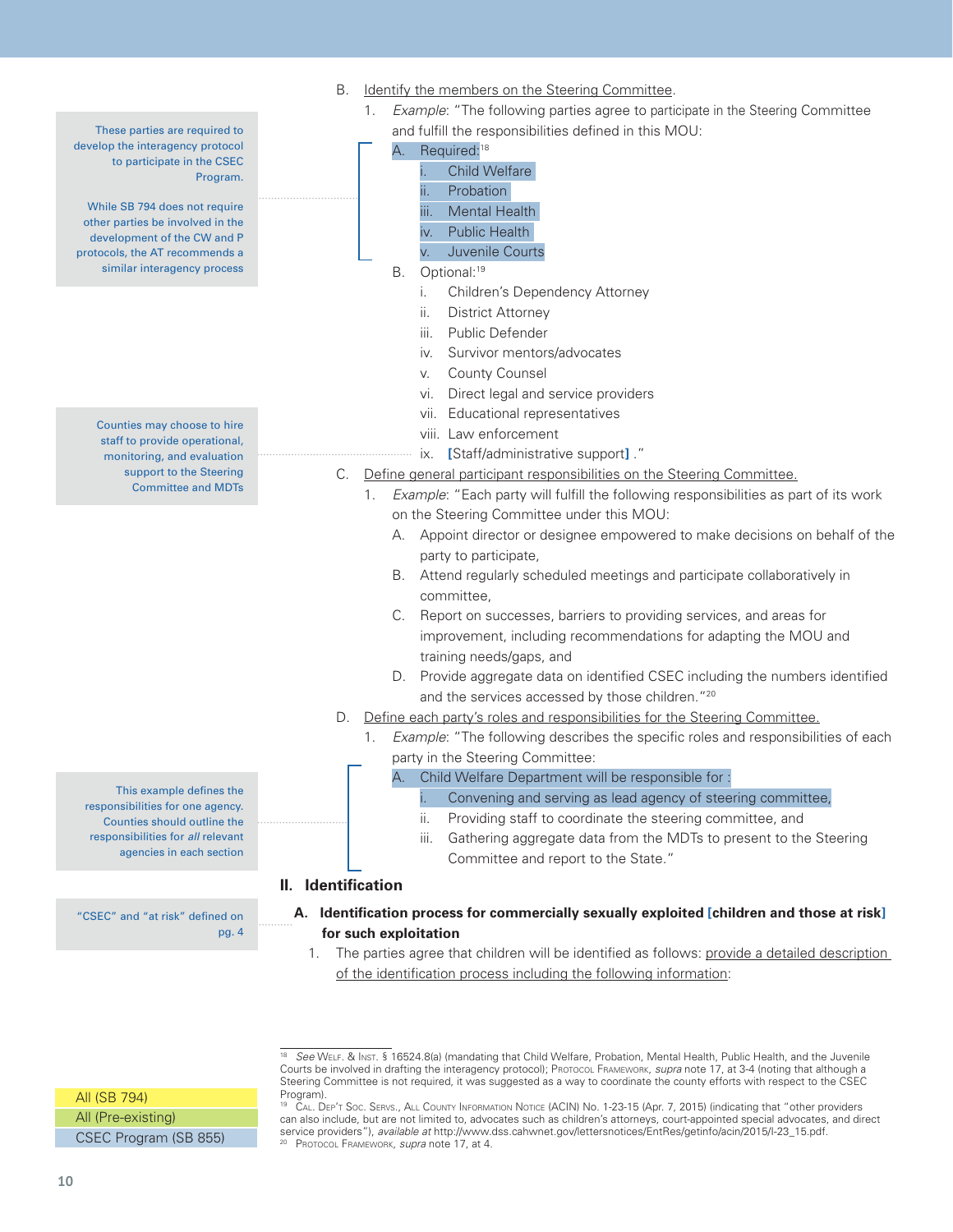- A. Specify the parties required to identify commercially sexually exploited children and those at risk for exploitation who are receiving child welfare services, and the parties' designees who are responsible for identification:<sup>21</sup>
	- i. Example: "The following parties must identify children who are receiving child welfare services<sup>22</sup> who are being commercially sexually exploited or are at risk of becoming commercially sexually exploited.
		- (i) Child Welfare Department
		- (ii) Probation Department."
- B. Identify additional parties responsible for identifying children who are commercially sexually exploited or are at risk of becoming commercially sexually exploited, and the parties' designees who are responsible for identification.
	- i. Example: "The following parties are also responsible for identifying children who are commercially sexually exploited, or are at risk of becoming commercially sexually exploited.
		- (i) Public Health Department-Physical Health
		- (ii) Office of Education."
- C. Describe the requirements for data collection related to identification.
	- Example: County intake workers or child protective services workers that receive a referral indicating the commercial sexual exploitation of any child must track this referral regardless of disposition.
	- ii. "County social workers and probation officers must document children receiving child welfare services who have been identified as victims or at-risk of CSE, and collect the following data to be made available to the California Department of Social Services:<sup>23</sup>
		- (i) Children receiving child welfare services who:
			- 1. Are **[**at risk**]** of becoming victims of commercial sexual exploitation
			- 2. Were victims of commercial sexual exploitation before entering foster care
			- 3. Became victims of commercial sexual exploitation during foster care
			- 4. Go missing, run away, or are otherwise absent from care and were commercially sexually exploited during the time away from placement
			- 5. Were victims of commercial sexual exploitation while in an open case, but not in foster care
			- 6. Were victims of commercial sexual exploitation while in a closed case, but while receiving ILP services."<sup>24</sup>
- D. Describe the process and data system used for documenting the information

#### contained in subdivision C.

- i. Example: "The parties required to identify commercially sexually exploited children and those at risk of becoming commercially sexually exploited will document the information contained in subdivision C.
	- (i) Child Welfare Department:
		- 1. Child Welfare Services Case Management System<sup>25</sup>
	- (ii) Probation:
		- 1. Child Welfare Services Case Management System<sup>26</sup>
		- 2. Probation Case Management System
- E. Identify the screening instrument to be used to identify children who are commercially sexually exploited or at risk for becoming commercially sexually exploited, including a statement that each of the parties has received and reviewed

SW/POs must receive training related to identifying CSEC and at-risk children and documenting in CWS/CMS

Parties should list specific staff positions in these sections. For example, case-carrying SWs and juvenile hall intake staff

Agencies should ensure their intake forms allow children to self-identify their SOGIE, including gender pronouns, if they feel comfortable. Staff should keep children's SOGIE confidential, unless authorized to disclose it. "SOGIE" defined on pg. 5

All counties are required to use the Special Project Code "S-CSEC Referral" to meet federal reporting requirements pursuant to PL 114- 22. See ACL 16-74

"At risk" defined on pg. 4

P will also be responsible for collecting this data and providing it to CDSS for federal reporting purposes

CW & P using a screening tool, e.g. CSE-IT, must still determine who is at risk based on the CDSS definition on pg. 4

<sup>&</sup>lt;sup>21</sup> WELF. & INST. § 16501.35(a).<br><sup>22</sup> WELF & INST. § 16501.

<sup>23 42</sup> U.S.C. § 671(a)(9)(C)(i)(I); WELF. & Inst. § 16051.35(a)(2) and 16501.45(b).<br><sup>24</sup> WELF. & Inst. § 16501.35 & 16501.45(a).

<sup>&</sup>lt;sup>25</sup> WELF. & INST. § 16501.35(a)(2).<br><sup>26</sup> Id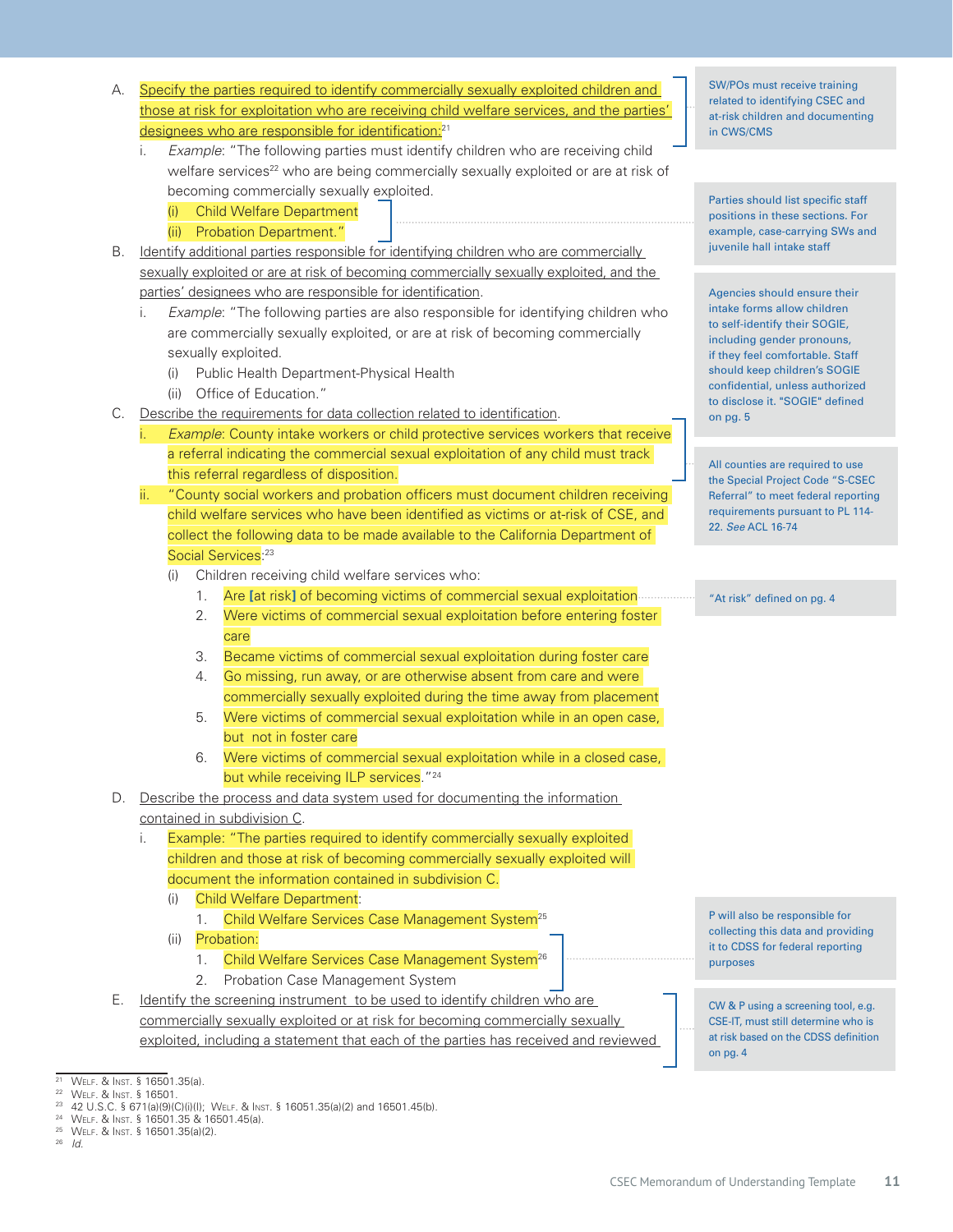the screening instrument. Attach the screening instrument as an appendix to this MOU.

- i. *Example*: "The Commercial Sexual Exploitation Identification Tool (CSE-IT)<sup>27</sup> will be administered as a screening instrument as described in this MOU. All parties have received and reviewed a copy of the CSE-IT, including an overview of the tool, and understand the training required for use. A copy of the tool and overview are attached as an appendix to this MOU."
- F. Describe what the screening tool's administrator will communicate to the child regarding information sharing, confidentiality, and access to records immediately prior to being screened.
- G. Describe next steps to initiate further assessment and the MDT process upon identification of CSEC or child at risk of CSE.
- **B. Permissible and prohibited disclosure and uses of information/statements obtained during screening**
	- 1. The above agencies agree that the information and statements obtained from the child as part of the screening process will be maintained, disclosed, and used only as follows and in accordance with all applicable state and federal laws and regulations. Provide a detailed description regarding permissible and prohibited disclosures and uses of information/ statements gathered during the screening including the following information:
		- A. Identify the agency or agencies that shall maintain the records of the screening results, including any information collected and statements made incident to the screen. Identify any applicable laws and regulations.
		- B. Provide a detailed statement as to what information obtained from the screening is to be disclosed to which agencies/ individuals including:
			- i. Example: "Indicate exact information from the screening that will be disclosed. Indicate exact information that will not be disclosed. Indicate under what circumstances the disclosure will be made, including what personnel are designated to make the disclosure, to whom the disclosure will be made and when. Indicate disclosure protocols in emergency situations"
		- C. Provide a detailed statement as to the permitted uses of information obtained from the screening.
		- D. Provide a detailed statement as to the prohibited uses of information and statements obtained from the screening.

#### **III. Reporting Requirements**

- **A. Mandatory reporting requirements for commercially sexually exploited children and those at risk for such exploitation**
	- 1. The parties must report known or reasonably suspected abuse and neglect, pursuant to Cal. Penal Code § 11166. Provide a description of the mandatory reporting process.
		- A. Specify all agencies and individuals that are mandated reporters.<sup>28</sup>
		- B. Specify the circumstances that require a report be made.<sup>29</sup>

#### **B. Cross report suspected [abuse and neglect]**

- 1. Child welfare and probation departments must immediately, or as soon as practicably possible, report by telephone, fax or electronic transmission known or suspected instances of child abuse or neglect to:
	- A. The law enforcement agency having jursidiction over the case,
	- B. The agency responsible for investigating reports of abuse or neglect under Cal. Welf. & Inst. § Code 300, AND
	- C. The district attorney's office.<sup>30</sup>

- 
- 

The AT recommends that each county draft a script, in consultation with county counsel, that is read to children before administering the screening tool. The script should use developmentally appropriate language. It should describe the possible and prohibited disclosures and uses of the information and statements gathered during the screen, including what access the child will and will not have to the screening results

Sexual abuse includes sexual exploitation and commercial sexual exploitation, which includes, but is not limited to: "prostitution," live performance, human trafficking, and survival sex. All must be reported pursuant to PC § 11165.1

The CSM has found that ICAN provisions of CANRA impose a reimbursable state mandate on local governments. In response, the State created a block grant to reimburse counties that choose to participate. For these counties, the requirements of PC § 11166(j) (1) remain unaffected. The AT recommends that all other counties also adhere to these requirements

All (SB 794) All (Pre-existing)

CSEC Program (SB 855)

<sup>27</sup> See WestCoast Children's Clinic, Commercial Sexual Exploitation-Identification Tool (CSE-IT) Pilot Test Frequently Asked Questions (2015), available at http://www.cwda.org/sites/main/files/file-attachments/wcc-faq.docx.

<sup>28</sup> Cal. Penal Code § 11165.7. 29 Penal § 11166(a). 30 Penal § 11166(j)(1).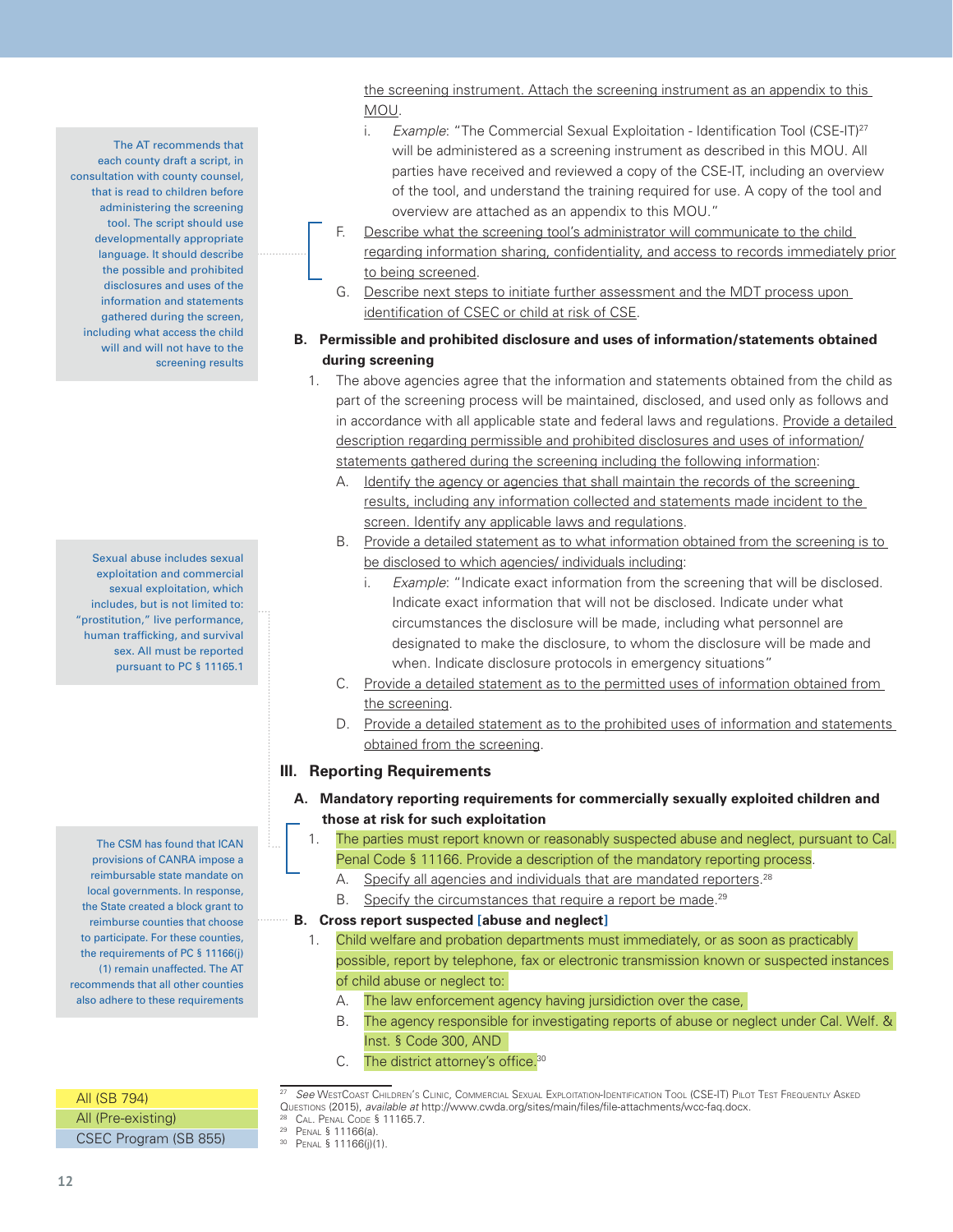- 2. Child welfare and probation departments must send, fax, or electronically transmit a written report of the known or suspected incident of abuse or neglect thereof within 36 hours of receiving the information concerning the incident to any agency to which it makes a telephone report.<sup>31</sup>
- **C. Report to law enforcement when child is identified as victim of commercial sexual exploitation**
	- 1. Child welfare or probation department shall immediately, and in no case in more than 24 hours upon receiving information, report to the law enforcement agency having jurisdiction over the case that a **[**child who is receiving child welfare services**]** has been identified as the victim of commercial sexual exploitation, as defined in subdivision (d) of Section 11165.1.<sup>32</sup>

#### **D. Report a known or suspected victim of CSE who is missing or has been abducted**

- 1. Child welfare or probation department shall immediately, and in no case later than 24 hours from receiving information, report to law enforcement that a child:
	- A. Who is receiving child welfare services, AND
	- B. Who is reasonably believed to be the victim of, or is at risk of being the victim of, commercial sexual exploitation, AND
	- C. **[**Is missing33 or has been abducted**]**. 34 35
- 2. Child welfare or probation department shall immediately, and in no case later than 24 hours from receiving information, report to the National Center for Missing and Exploited Children (NCMEC) via telephone (1-800-THE-LOST) or through the web portal that a child:
	- A. Who is receiving child welfare services, AND
	- B. Who is reasonably believed to be the victim of, or is at risk of being the victim of, commercial sexual exploitation, AND
	- C. **[**Is missing or has been abducted**]**. 36
- 3. Law enforcement must enter information it receives into the National Crime Information Center database of the Federal Bureau of Investigations. 37

#### **IV. Assessment**

#### **A. Assessment process**

- 1. The parties agree that an assessment of an exploited child's needs and strengths must take place upon identification and on an ongoing basis. Further, the parties agree that it is in the child's best interest to limit unnecessary and or duplicative assessments. Accordingly, the parties will coordinate to ensure that assessments are streamlined and limited when appropriate. Provide a detailed description of the assessment process including the following information:
	- A. Identify the parties responsible for conducting the assessment and the designated individuals within the agencies who will administer the assessment to child.
		- i. Example: "The following parties are responsible for assessing children who have been identified as victims of or at risk of commercially sexual exploitation.
			- (i) The Department of Mental Health:
				- 1. Clinicians conducting mental health evaluations
				- 2. Clinicians in school-based health clinics
				- 3. Clinicians in juvenile hall."

 $31$  Id. <sup>32</sup> Penal § 11166(j)(2).

whereabouts are unknown to such individual's legal custodian").

Each county must determine which agency will report to law enforcement in dual jurisdiction cases. The AT suggests the agency with primary jurisdiction report and document this information in CWS/CMS

"Children receiving child welfare services" and "missing" defined on pg. 4

The AT urges counties to also incorporate requirements for reporting to law enforcement when a missing child returns to care

CDSS will share model runaway/ missing youth protocols in a forthcoming ACIN

When reporting an incident to law enforcement, confirm they take a missing person report rather than an incident report. Law enforcement must take a missing person report no matter how long a child has been missing

<sup>33</sup> See 42 U.S.C.S. § 5772 (LexisNexis 2016) (defines a missing child as "any individual less than 18 years of age whose

<sup>34</sup> PENAL § 278 (defines abduction to mean "take, entice away, keep, withhold, or conceal").

<sup>35</sup> Penal§ 11166(j)(3).  $36$  Id.

 $37$   $\overrightarrow{Id}$ .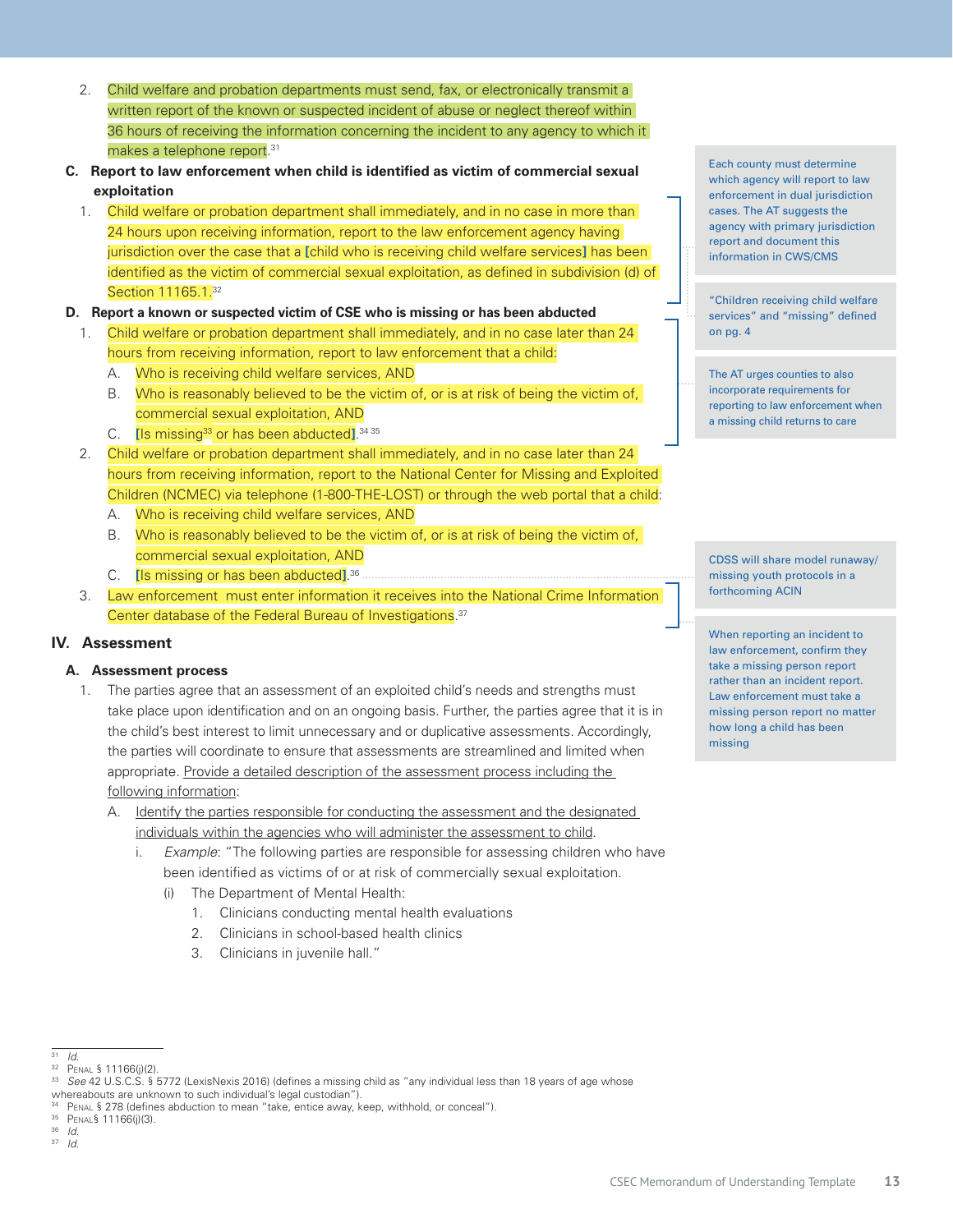SB 794 requires SW/POs to determine appropriate services for CSEC/at risk. See tinyurl.com/CSECneeds

"Child" includes children, youth, and nonminor dependents. Defined on pg. 4.

SB 794 requires that SW/POs also determine appropriate services for NMDs

> "Script" recommendation on pg. 12

This may be similar to, but different than, the permissible and prohibited disclosures and uses of information/statements obtained during screening

- B. Describe the circumstances in which each party must assess the **[**child**]** to determine their needs and tailor the child's treatment and services to meet those needs.<sup>38</sup>
	- i. Example: "The parties must assess an identified victim or a child at risk of
		- commercial sexual exploitation under the following circumstances:

#### (i) Child Welfare Department:

- 1. When an allegation of abuse or neglect is investigated,
- 2. Upon a change in placement, and/or
- 3. Every six months to monitor progress.
- (ii) Probation Department:
	- 1. When a child enters the juvenile detention facility,
	- 2. Upon a change in placement,
	- 3. Every six months to monitor progress, and/or
	- 4. When there is reasonable suspicion and/or disclosure of CSE.
- (iii) Department of Mental Health:
	- 1. When a child is referred to mental health clinician for services."
- C. Identify the assessment tool(s) to be used, including a statement that each of the parties have received and reviewed the assessment tool(s) to be used. Attach the assessment tool(s) as an appendix to this MOU.
	- i. Example: "The Child and Adolescent Needs and Strengths Commercial Sexual Exploitation (CANS-CSE) assessment tool will be administered as described in this MOU. All parties have received and reviewed a copy of the CANS-CSE, including an overview of the tool and understand the training needed to administer the tool. A copy of the assessment tool and overview are attached as an appendix to this MOU."
- D. Describe how the parties will share information regarding the assessments to limit the number of duplicative assessments and potential for re-traumatization.
- E. Describe what the assessment's administrator will communicate to children regarding information sharing, confidentiality, and access to records immediately prior to being assessed.
- **B. Permissible and prohibited disclosure and uses of information/statements obtained during assessment**
	- 1. The above agencies agree that the information and statements obtained from the child as part of the assessment process will be maintained, disclosed, and used only as follows and in accordance with all applicable state and federal laws and regulations. Provide here a detailed description regarding permissible and prohibited disclosures and uses of information/statements gathered during the assessment, including the following information:
		- A. Identify the agency or agencies that shall maintain the records of the assessment results, including any information collected and statements made incident to the assessment. Identify any applicable laws and regulations.
		- B. Provide a detailed statement as to what information obtained from the assessment is to be disclosed to which agencies/individuals including:
			- i. Example: "Indicate exact information from the assessment that will be disclosed. Indicate exact information that will not be disclosed. Indicate under what circumstances the disclosure will be made, including what personnel are designated to make the disclosure, to whom the disclosure will be made and when. Indicate disclosure protocols in emergency situations."
		- C. Provide a detailed statement as to the permitted uses of information obtained from the assessment.
		- D. Provide a detailed statement as to the prohibited uses of information and statements obtained from the assessment.

All (SB 794) All (Pre-existing) CSEC Program (SB 855)

<sup>38</sup> Cal. Welf. & Inst. Code § 16501.35(a)(3).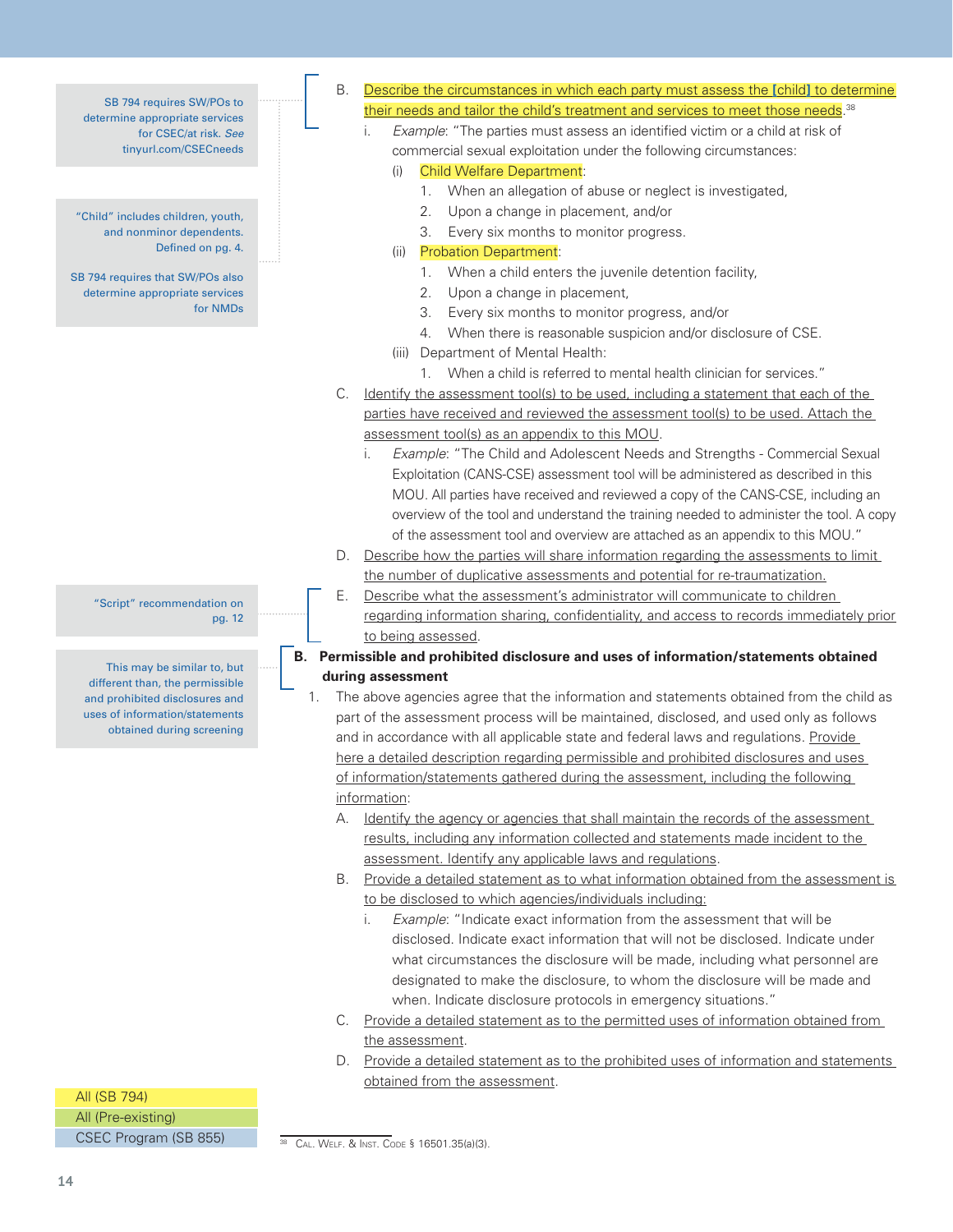#### **V. [Documentation]**

#### **A. Documenting commercially sexually exploited and at risk children**

- 1. Upon identifying that a child receiving child welfare services is at risk or a victim of CSE, the parties must document this information in the Child Welfare Services Case Management System (CWS/CMS).<sup>39</sup> Provide a detailed description of the data collection and documentation process including, at a minimum, the following:
	- A. Identify the parties responsible for documentation.
		- i. Example: "The following parties are responsible for entering into CWS/CMS the data outlined in the next subsection:
			- (i) Child Welfare Department:
				- 1. Social worker
				- 2. Child abuse hotline worker
			- (ii) Probation Department:
				- 1. Probation officer
	- B. Identify the data that must be documented in CWS/CMS.
		- Child Welfare and Probation are responsible for collecting and entering the following data point in CWS/CMS regarding any child:
			- (i) **[**Referral alleging commercial sexual exploitation of a child or youth**]**:
				- 1. Example: the Child Welfare intake worker or child protective services worker is responsible for taking referrals alleging CSE, and must use the "S-CSEC Referral" Special Project Code in CWS/CMS to document each unique referral on a youth.
			- (ii) Children receiving child welfare services who are identified as at-risk or victims of CSE:
				- 1. *Example:* "Child Welfare and Probation are responsible for collecting and entering the following six data points in CWS/CMS regarding children receiving child welfare services who are identified as at-risk or victims of CSE:
					- a. **[**At Risk**]**:
						- i. Children receiving child welfare services who are at risk of beciming victims of commercial sexual exploitation, as definged in ACL No. 16-49.
					- b. Victim Before Foster Care:
						- i. Dependent children or wards in foster care who were victims of commercial sexual exploitation before entering foster care.
					- c. Victim During Foster Care:
						- i. Dependent children or wards in foster care who became victims of commercial sexual exploitation while in foster care.
					- d. Victim While Absent From Placement:
						- i. Dependent children or wards in foster care who go missing, run away, or are otherwise absent from care and were commercially sexually exploited during the time away from placement.
					- e. Victim In Open Case Not In Foster Care:
						- i. Children receiving child welfare services, but are not in foster care, who become victims of commercial sexual exploitation.
					- f. Victim In Closed Case Receiving ILP Services<sup>"40</sup>
	- C. Identify how data will be documented in probation case management system or other agency records, if relevant.

Each county should develop a system whereby P may document this data in CWS/CMS, and make it available to the state for federal reporting purposes

Reports to the Child Protection Hotline should happen immediately upon identification. Hotline workers should document information pursuant to ACL 16-49 and 16-74

To ensure quality data is collected and more easily reportable to the federal government, the AT recommends that both CW and P document this data in CWS/CMS

See ACL 16-74 for more information on how to track referrals using the SPC "S-CSEC Referral"

ACL 16-49 defines all 6 permanent CSEC fields

"At risk" defined on pg. 4

Homophobic or transphobic harassment and discrimination are a trigger for LGBTQ youth. Many LGBTQ youth run away from foster care placements when they experience homophobia or transphobia from staff or other youth

 $\frac{39}{39}$  WELF. & INST. § 16501.35(a)(2).

<sup>40</sup> Welf. & Inst. § 16501.45.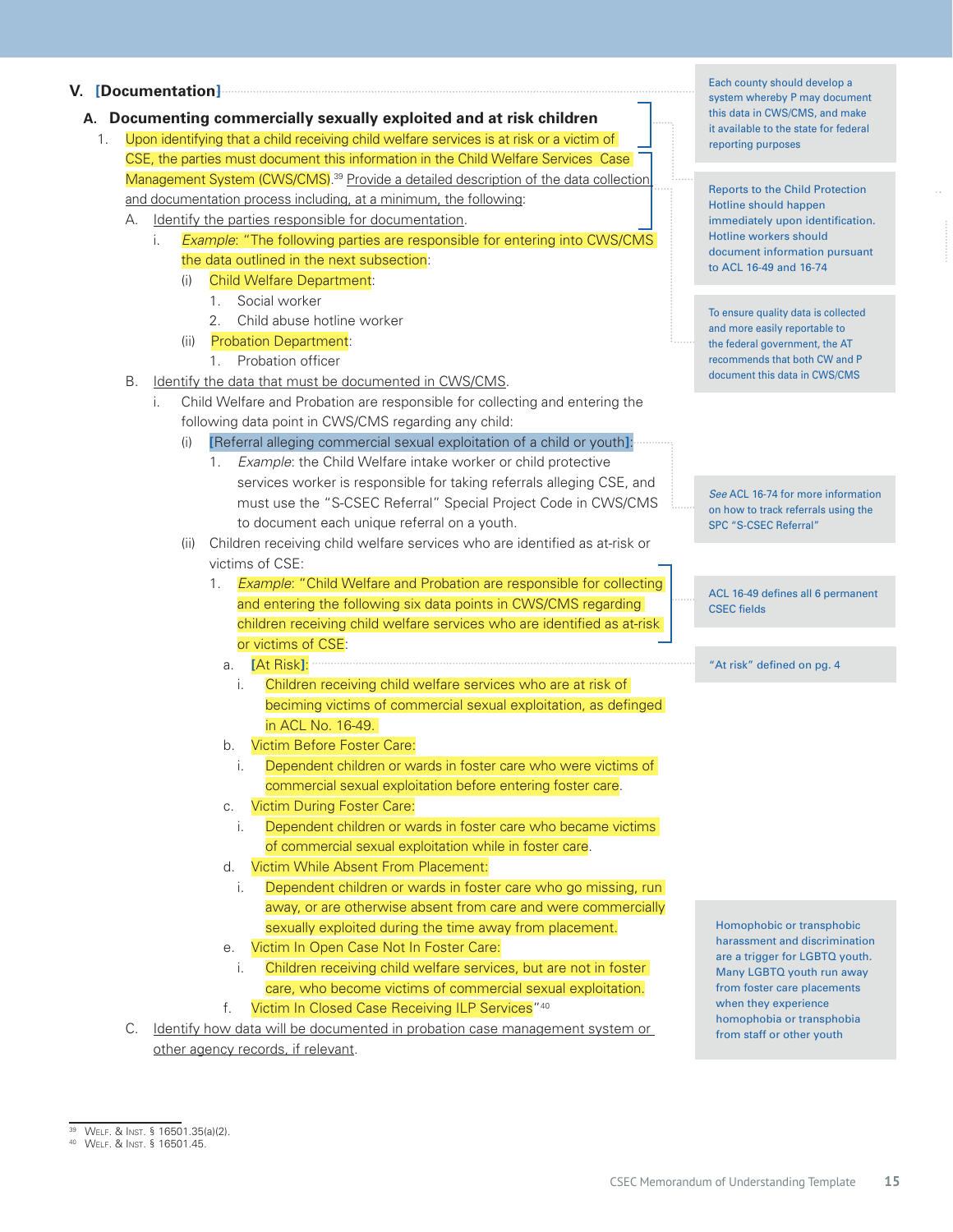SW/POs are also responsible for collecting qualitative data related to youth who run away or go missing from care. See ACL 16-15

The statutory protections for information sharing vary based on the purpose of the meeting and who participates. Depending on which statute(s) apply, additional authorization may be required before any information is released.

For example, in a CFT, pursuant to WIC § 832(b), all members with legal power to consent must sign an authorization to release information to team members.

Consult county counsel to discuss information sharing

The CSEC Program only requires that MDTs include the 5 mandated parties. The AT also recommends this three-tiered approach

The AT recommends including the following parties because they also play an integral role in serving CSEC.

If the child and caregiver participate, the meeting may qualify as a CFT. If so, ensure that all of the specific requirements of WIC § 832(b) are met before any information is exchanged

All (SB 794)

### All (Pre-existing)

CSEC Program (SB 855)

#### **B. Documenting data related to missing and runaway children**

1. Provide a detailed description of the data collection and documentation requirements developed for the county's Missing/Runaway Protocols. This description should reference new procedures and forms.

#### **VI.** Multidisciplinary Response<sup>41</sup>

- A. The parties agree to provide staff to participate in MDT meetings who have been "trained in the prevention, identification, or treatment of child abuse and neglect cases and who are qualified to provide a broad range of services related to child abuse"<sup>42</sup> and commercially sexually exploited children and those at risk for such exploitation.43 In order to sufficiently address a commercially sexually exploited child's needs from identification through ongoing stabilization, a three-tiered multidisciplinary response, as described below, may be employed. This approach includes:
	- 1. Immediate Crisis MDT, which involves both a rapid response within 2 hours as well as intensive, ongoing support through the first 72 hours<sup>44</sup> post-identification.
	- 2. *Initial MDT*, which includes convening a team within 10 days to address the child's needs where immediate safety risks may not be present.
	- 3. Ongoing MDT, which include ongoing case planning and coordination. They may occur either on an individualized basis for each identified commercially sexually exploited child, or in a broader case review setting, where multiple cases are reviewed on a regular basis by a set team of individuals.
- B. Identify the members that will participate in the three-tiered multidisciplinary approach.
	- 1. Example: "The following parties agree to participate in the MDTs pursuant to California Welfare and Institutions Code Section 16524.7 and fulfill their responsibilities as defined in this MOU:

#### A. Required

- i. Child Welfare
- ii. Probation
- iii. Mental Health
- iv. Substance abuse
- v. Public Health<sup>45</sup>
- B. The Steering Committee is responsible for identifying non-required parties, as appropriate, to serve on the three tiers of MDTs. Together the agencies represented on the Steering Committee will determine whether to include additional parties and which to include in the MDTs in order to most effectively meet the unique needs of the child. As the lead agency, Child Welfare will be responsible for extending invitations to optional parties which may include, but are
	- not limited to, the following
	- i. Child
	- ii. Caregiver/placement provider
	- iii. Children's Dependency Attorney
	- iv. District Attorney
	- v. Public Defender
	- vi. Law enforcement
	- vii. Education
	- viii. Local CSEC provider(s)
	- ix. Survivor advocate or mentor
	- x. Legal service providers.46

 $^{42}$  Welf. & Inst. § 18961.7.<br> $^{43}$  Id

<sup>41</sup> See WELF. & INST. § 16524.8(b) (requiring a multidisciplinary response as a component of the CSEC Program).

 $\frac{43}{44}$   $\frac{1}{4}$ This 72-hour period is a promising practice and not a statutory requirement for county opt-in for the CSEC Program; see L.A. Cnty., Law Enforcement First Responder Protocol for Commercially Sexually Exploited Children (CSEC) (2015), available at http:// youthlaw.org/wp-content/uploads/2015/06/Los-Angeles-County-Law-Enforcement-First-Responder-Protocol.pdf. <sup>45</sup> Welf. & Inst. § 16524.7(d)(2).

<sup>46</sup> PROTOCOL FRAMEWORK, supra note 17, at 5.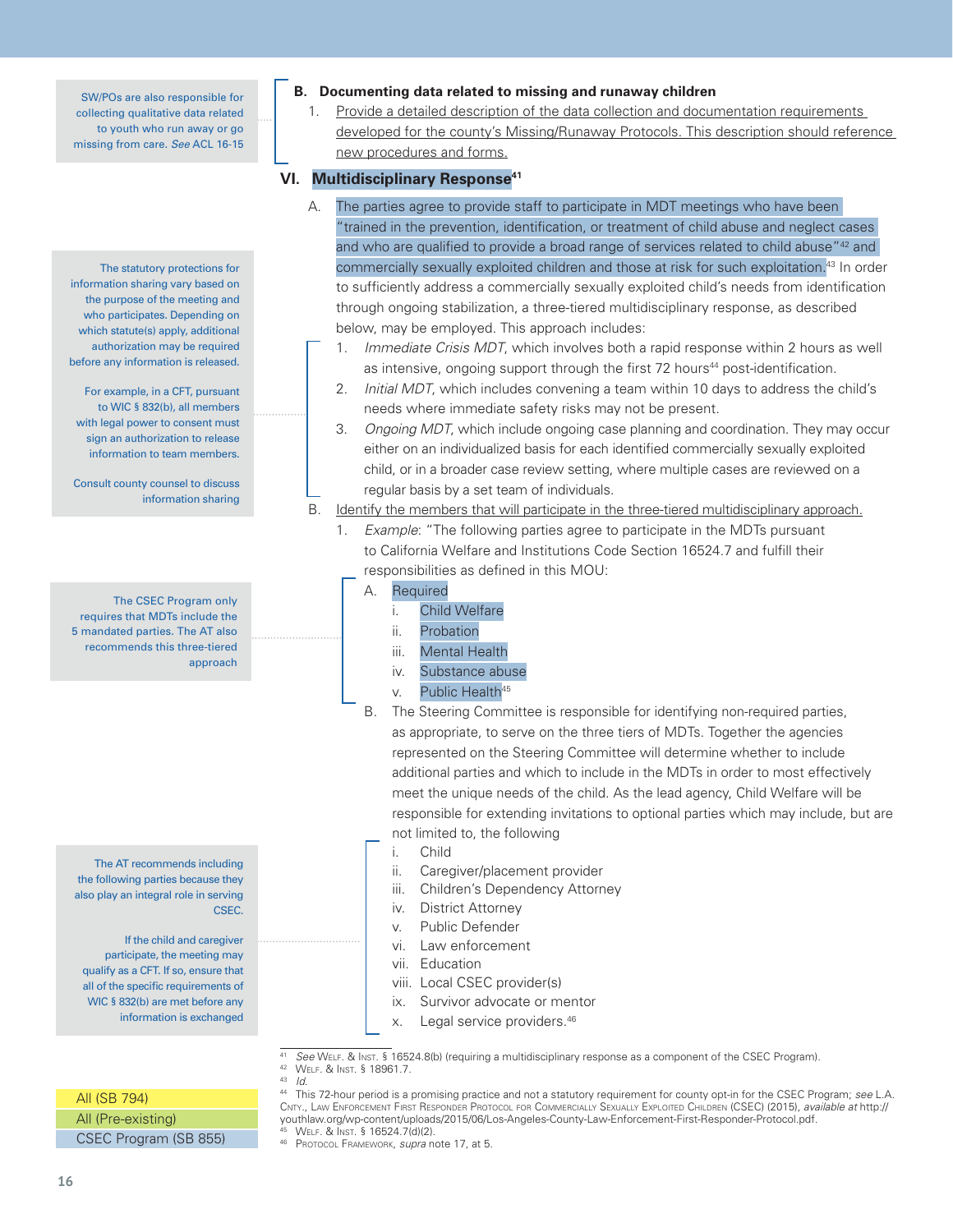C. All MDT members must have received CSEC 101 and 102, or other relevant training."

#### **C. [Immediate Crisis Multidisciplinary Team]**<sup>47</sup>

- 1. Example: "The parties agree that children who are suspected or identified victims of sexual exploitation and where an imminent risk to safety is present, require an immediate crisis response including initial engagement within 2 hours, a child abuse investigation, and intensive services through the first 72 hours to stabilize them."
	- A. Describe the purpose of the Immediate Crisis Response MDT.
		- i. Example: "Provide a multidisciplinary team trained on CSEC to each child identified as exploited to immediately engage and stabilize the child and develop a treatment plan that meets their needs in a coordinated manner, including:
			- (i) Responding to the child's location within 2 hours,
			- (ii) Providing individual case-by-case collaboration with multiple childserving agencies,
			- (iii) Engaging with child and family/caregiver(s), if appropriate,
			- (iv) Ensuring basic needs are met such as food, shelter, and clothing,
			- (v) Assessing and addressing immediate and long-term needs, 48
			- (vi) Coordinating, monitoring, and adjusting service plan to achieve desired outcomes for individual children,
			- (vii) Advising on appropriate placement,
			- (viii) Conducting safety plan once at the placement with parent/guardian/ caregiver, which includes: 49
				- 1. Ascertaining the potential safety risks for the child, the family, the providers,
				- 2. Identifying trauma triggers,
				- 3. Teaching techniques the child can use to de-escalate when triggered,
				- 4. Deciding on steps team members will take to prevent a trigger from occurring,
				- 5. Providing the child contact information of safe adults and supports and ensuring the child has strategies to get to safety, and
				- 6. Defining the responsibilities of team members in the event a child exhibits unsafe behavior.
			- (ix) Meaningfully involving children in planning and decision-making."<sup>50</sup>
	- B. **[**Identify the circumstances that require an Immediate Crisis MDT**]**
		- i. Example: "The following circumstances require an immediate response by the parties below:
			- Child Welfare's Child Protection Hotline suspects or confirms that a child is the victim of sexual exploitation or sex trafficking and there is an immediate safety concern,
			- (ii) Law enforcement interact with a child they suspect or identify is a victim of commercial sexual exploitation and there is an immediate safety concern,
			- (iii) Emergency response social worker assigned to a child abuse and neglect case suspects or confirms that a child is the victim of sex trafficking and

Few counties have an Immediate Crisis MDT in place. The LA First Responder Protocol triggers an MDT response within 90 minutes upon identification and supports the child through the first 72 hours

Although CW is required to respond within 24 hours when there is an imminent safety risk to the child, the AT recommends a more expeditious response of 2 hours

Safety planning is a critical part of the response. See e.g., LA's First Responder Protocol Safety Plan: tinyurl.com/LA1stResp

As an alternative to delineating circumstances or scenarios, counties may want to identify specific criteria, similar to those used in a Structured Decision Making tool, to trigger the initiation of an Immediate Crisis MDT

See infra Section VI.A.1, p. 16 (the Immediate Crisis response involves both a rapid response, beginning within 2 hours of identification, and continuing through the first 72 hours of identification.).

See CAL. CHILD WELF. COUNCIL, CSEC ACTION TEAM, HOLISTIC NEEDS OF COMMERCIALLY SEXUALLY EXPLOITED CHILDREN (2015) (ON file with the CSEC Action Team) [hereinafter Houstic Needs].

See WELF. & INST. § 18964(b) ("The caregiver of the child and, in the case of an Indian child, the child's tribe shall be permitted to provide information about the child to the multidisciplinary personnel team that will be considered by the team and to attend meetings of the multidisciplinary personnel team, as deemed appropriate by the team, without becoming a member of the team.").

<sup>50</sup> See Protocol Framework, supra note 17, at 5.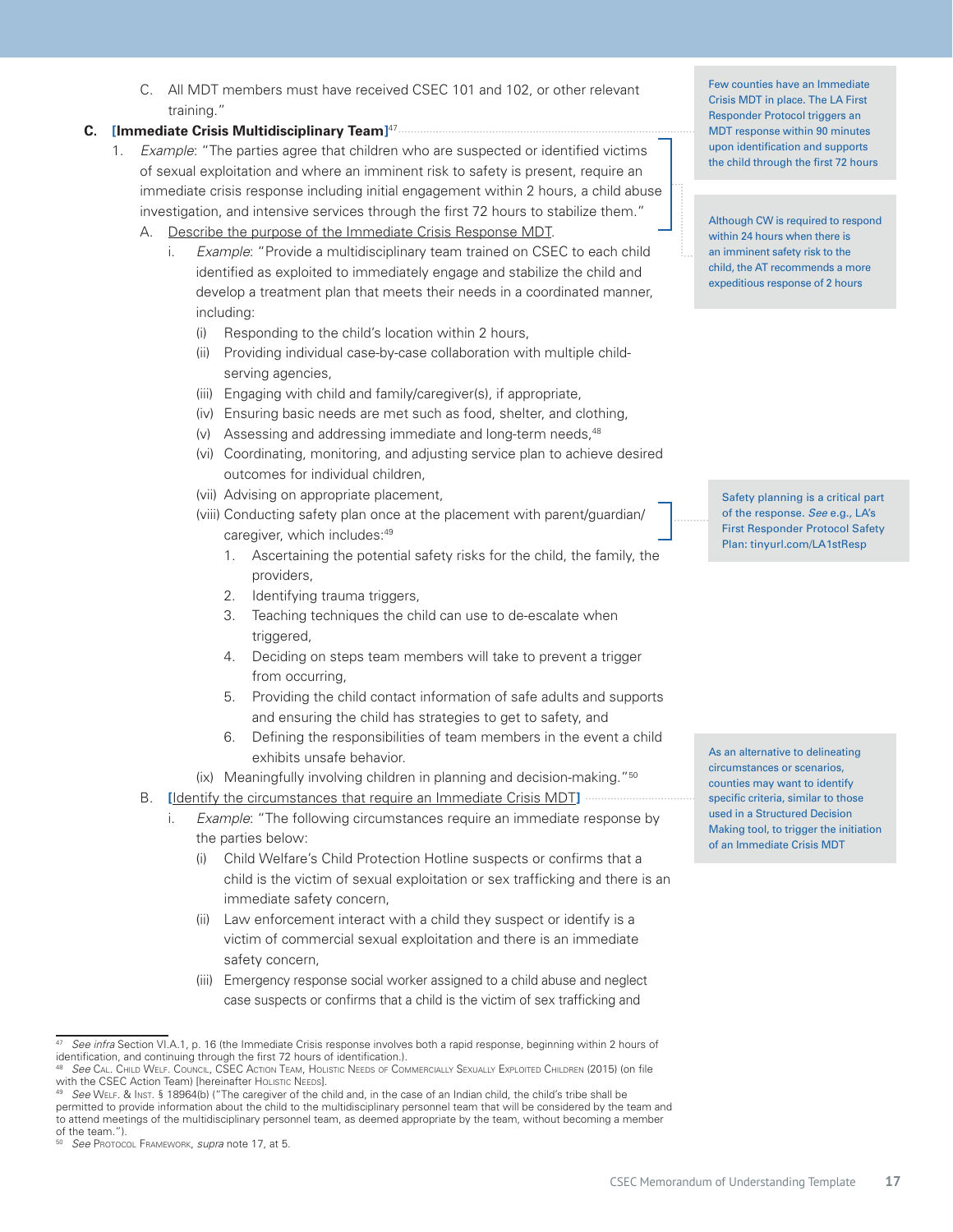there is an immediate safety concern, and/or

- (iv) Medical professional treats a child in the emergency room and suspects or confirms the child is a victim of sex trafficking."
- C. Identify the parties required to participate in the Immediate Crisis MDT:
	- i. Example: "The following agencies are required to provide an immediate crisis response:
		- (i) Law enforcement
		- (ii) Child Welfare, provided there is a basis for jurisdiction
		- (iii) Probation, provided jurisdiction exists
		- (iv) CSEC Advocate
		- (v) Department of Public Health
		- (vi) Department of Mental Health
		- (vii) Child
		- (viii) Family (if appropriate)."
- D. Define specific responsibilities for each agency under the Immediate Crisis MDT.
	- i. Example: "The responsibilities for each party participating in the Immediate Crisis MDT are as follows:
		- (i) Child Welfare Department:
			- 1. Child Protection Hotline:
				- a. Receive calls regarding suspected abuse and neglect,
					- i. Follow internal protocols
				- b. Discern whether an allegation may involve commercial sexual exploitation, and
				- c. If suspected or confirmed commercially sexually exploited child:
					- i. **[**Document alleged CSEC referral using Special Project Code,**]**
					- ii. Determine the speed of the response, either Immediate Crisis or Initial MDT,
					- iii. Determine jurisdiction (either child welfare/probation/ unknown), and
					- iv. Based on determination of jurisdiction, contact child welfare Emergency Response worker or Probation 24 hour response.
			- 2. Emergency Response/Investigative Unit
				- a. Respond to the child's location/staging area within 2 hours when:
					- i. The child is a dependent pursuant to Welfare and Institutions Code Section 300,
					- ii. The child is dual-jurisdiction pursuant to Welfare and Institutions Code Section 241.1 and Child Welfare is the lead agency, and/or
					- iii. The child is not currently under the jurisdiction of any agency, but is alleged to be the victim of abuse, neglect, or exploitation.
				- b. **[**Conduct child abuse investigation, and**]**
				- c. Participate in the Immediate Crisis MDT to:
					- i. Decide on a temporary placement,
					- ii. Transport the child to the placement,
					- iii. Conduct a safety plan,
					- iv. Schedule a comprehensive medical/mental health evaluation with the Department of Public Health, and
					- v. Provide intensive supervision and support for 72 hours.
		- (ii). Probation Department

Use SPC "S-CSEC Referral" to track all referrals alleging commercial sexual exploitation. See ACL 16-74

CW is responsible for conducting investigations into sexual exploitation regardless of whether the youth is currently under P jurisdiction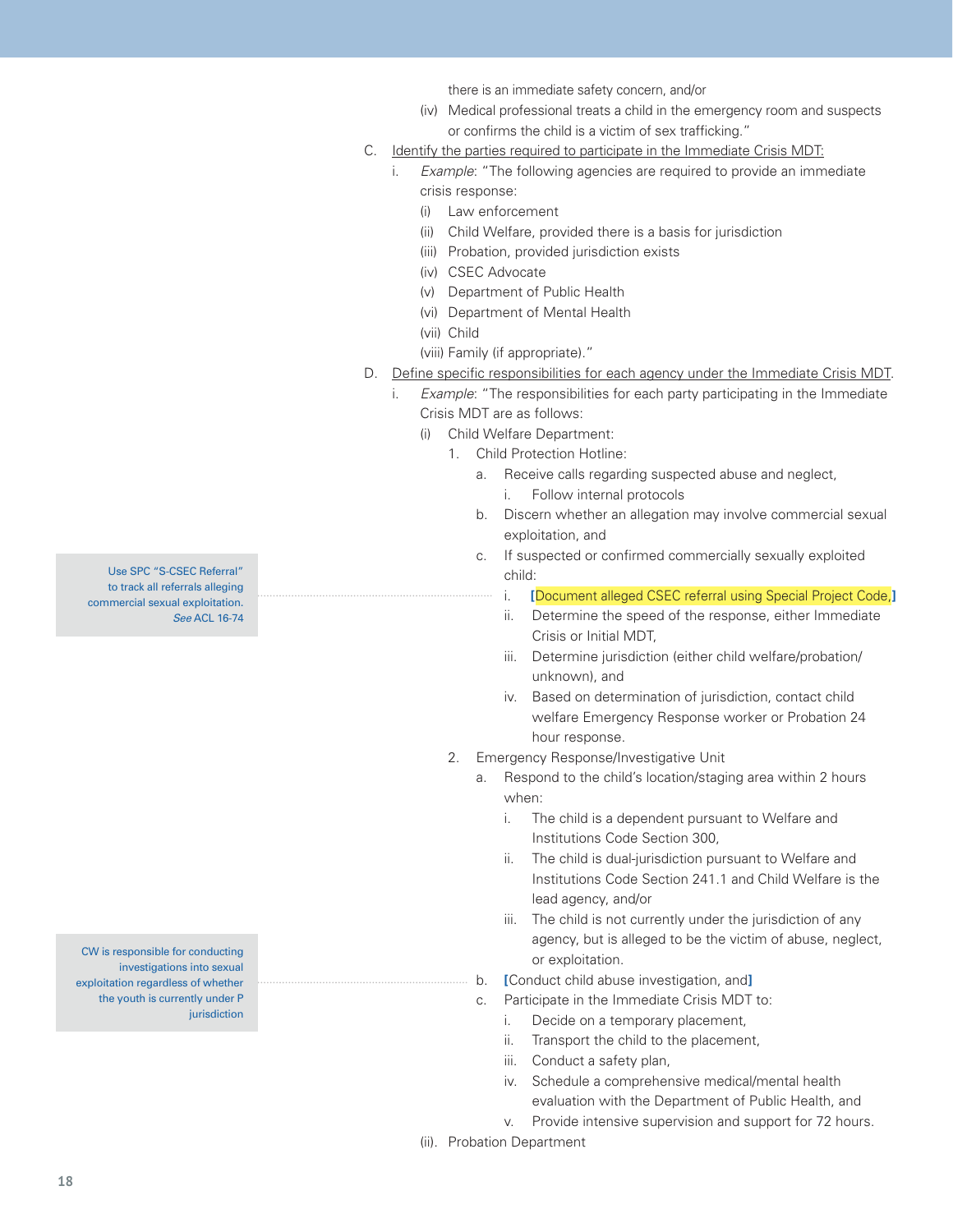- 1. Response Unit
	- a. Respond to staging area within 2 hours when:
		- i. The child comes within the jurisdiction of the juvenile justice system pursuant to Welfare and Institutions Code Section 602, et seq., or
		- ii. The child is dual-jurisdiction pursuant to Welfare and Institutions Code Section 241.1 and Probation is the lead agency.
- 2. Participate in the Immediate Crisis MDT to:
	- a. Decide on a temporary placement,
	- b. Transport the child to the placement,
	- c. Conduct a safety plan,
	- d. Schedule a comprehensive medical/mental health evaluation with Department of Public Health, and
	- e. Provide intensive supervision and support for 72 hours.
- (iii). CSEC Advocate
	- 1. Respond to staging area within 2 hours,
	- 2. Provide a humanitarian bag, which includes a change of clothes, hygiene products, snacks, water, a pen, and a journal,
	- 3. Engage the child and build rapport, and
	- 4. Participate in the Immediate Crisis MDT to:
		- a. Decide on a temporary placement,
		- b. Go to the decided upon placement,
		- c. Conduct a safety plan,
		- d. Schedule a comprehensive medical/mental health evaluation with the Department of Public Health, and
		- e. Provide intensive supervision and support for 72 hours.
- (iv) Department of Public Health
	- 1. Provide a comprehensive medical evaluation for every identified exploited child within 72 hours of identification, which should include, but is not limited to:
		- a. Coordinate appropriate responses and services to treat the victim, and
		- b. Provide information, services, and medication related to reproductive and sexual health, including access to contraceptives, HIV prophylaxis, and treatment for STIs/STDs to children who have been sexually exploited.
- (v) **[**Child**]**."

2. Describe what Immediate Crisis MDT members will communicate to the child regarding information sharing, confidentiality, and access to records at the start of the meeting and periodically during the course of the meeting. Identify which agency will be responsible for providing the child with this information and when it will be provided.

CSEC Advocates are community-based providers who have received extensive training in the dynamics of exploitation and utilize promising strategies in engaging CSEC. Some counties may not have the resources to fund new advocacy organization. In this case, counties may elect to train community-based providers that have existing funding streams, such as sexual assault response teams, to serve this role

MDT members should be sure to keep LGBTQ children's SOGIE confidential, unless authorized by the child to disclose it to other MDT members. A child who discloses their SOGIE to one provider may not want that information shared with other providers

Use "Script" recommendation on pg. 12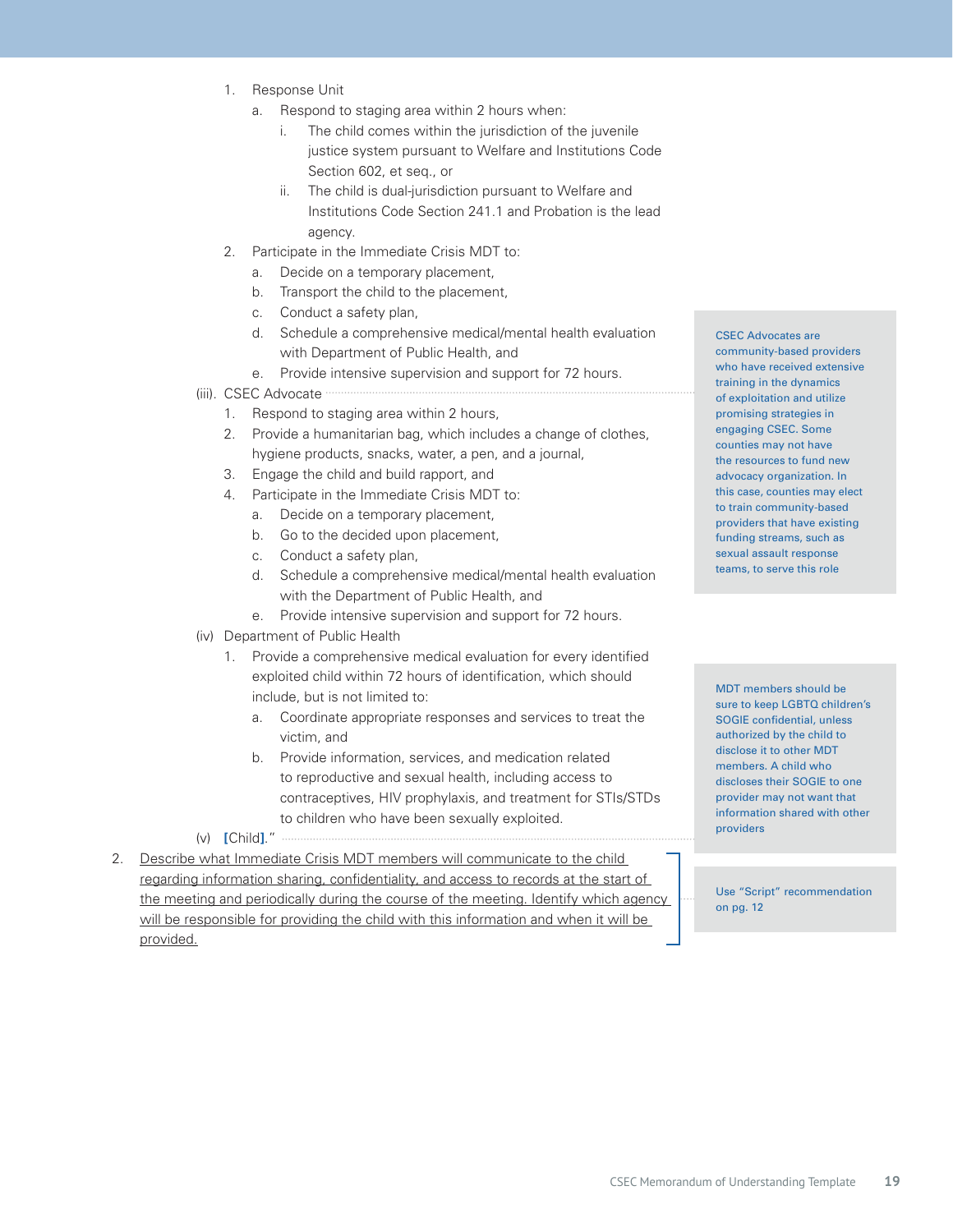#### **D. Initial Multidisciplinary Team**

- 1. Not all children who are suspected or identified victims of sexual exploitation or trafficking will be in imminent danger and require an Immediate Crisis response. For these non-urgent situations, the parties agree to coordinate and participate in an Initial MDT.
	- A. Describe the purpose of the Initial MDT.
		- i. Example: "The Initial MDT is designed to engage the child within 10 days, introduce the child to team members, assess the child, coordinate treatment and services, and plan for safety in non-urgent situations, including:
			- (i) Assembling within 10 days, a team of individuals connected to the child's life to plan for the child's placement, safety, and well-being,
			- (ii) Orienting the child and family to the multidisciplinary teaming approach
			- (iii) Providing individual case-by-case collaboration with multiple childserving agencies,
			- (iv) Engaging with child and family/caregiver(s), if appropriate
			- (v) Ensuring basic needs are met such as food, shelter, and clothing,
			- (vi) Assessing and addressing immediate and long-term needs,<sup>51</sup>
			- (vii) Coordinating the service plan with the child's input to achieve desired outcomes for individual children,
			- (viii) Advising on appropriate placement,
			- (ix) Conducting safety plan once at the placement with parent/guardian/ caregiver<sup>52</sup>
				- 1. Ascertaining the potential safety risks for the child, the family, the providers,
				- 2. Identifying trauma triggers that may cause a child to engage in unsafe behavior such as substance use or returning to exploiter/the streets,
				- 3. Listing coping skills the child can use to de-escalate,
				- 4. Deciding on steps team members will take to prevent a trigger from occurring,
				- 5. Delineating and documenting responsibilities of team members in the event a child exhibits unsafe behavior.
			- (x) Meaningfully involving child in planning and decision-making."53
	- B. Identify the circumstances that require an Initial MDT.
		- i. Example: "An Initial MDT is an appropriate response when there is not an immediate safety risk, but when an adult suspects or identifies that a child is commercially sexually exploited.
			- (i) A child discloses to an adult (e.g., social worker, clinician, teacher) that he/she/they is trading sex for food/shelter/clothing,
			- (ii) A child discloses to an adult (e.g., doctor, probation officer) that someone is forcing him/her/them to have sex and turn over the profit, or
			- (iii) A child discloses to an adult (e.g., doctor, probation officer) that he/she/ they is trading sex to support a drug habit."
	- C. Identify the required members of the Initial MDT.
		- i. Example: "The following parties are required to participate in the Initial MDT.
			- (i) Child Welfare Department
			- (ii) Probation Department
			- (iii) Specially-trained CSEC Advocate

53 See Protocol Framework, supra note 17, at 5.

The AT recommends that the Initial MDT convene within 10 days to correspond with the timeframe required to investigate allegations of child abuse and neglect that do not present imminent danger

Most counties already have MDT structures in place that could be leveraged to meet the purpose of an Initial MDT. If the composition of the team varies at the different stages of the MDT response, then the legal authority to share information will vary as well

<sup>51</sup> See HoLISTIC NEEDS, supra note 48.

<sup>52</sup> See Welf. & Inst. § 18964(b).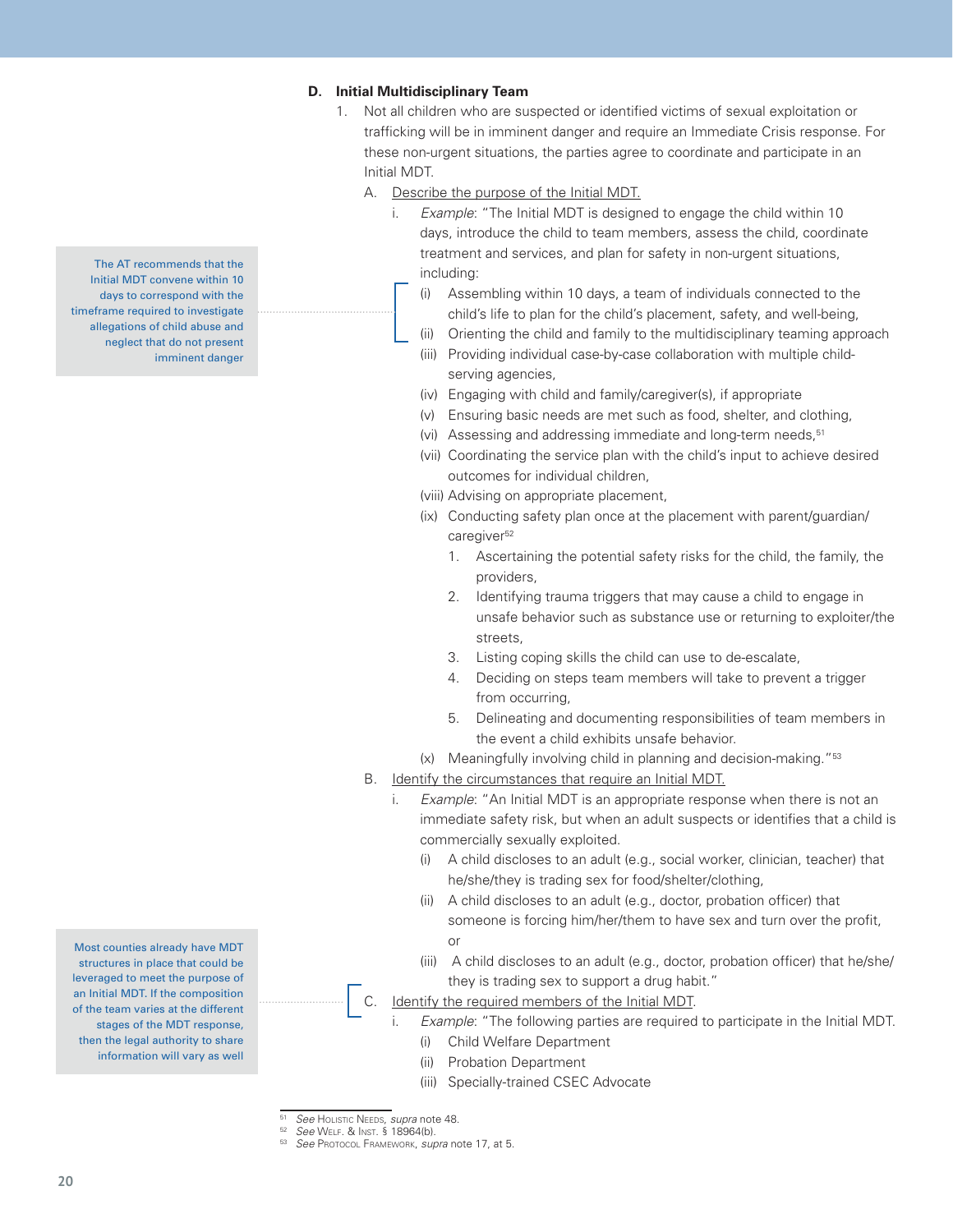- (iv) Department of Public Health
- (v) Mental Health Department
- (vi) Substance Abuse
- (vii) Department of Health Services
- (viii) Child
- (ix) Parents/Guardians, if appropriate
- (x) Children's Dependency Attorney/District Attorney/Public Defender."
- D. Define specific responsibilities for each agency under the Initial MDT.
	- i. Example: "The responsibilities of each party participating in the Initial MDT are as follows:
		- (i) Child Welfare Department:
			- 1. Child Protection Hotline:
				- a. Receive calls regarding suspected abuse and neglect, i. Follow internal protocols
				- b. Discern whether an allegation may involve commercial sexual exploitation, and
				- c. If suspected or confirmed commercially sexually exploited child:
					- i. Determine the speed of the response, either Immediate Crisis or Initial MDT
					- ii. Determine jurisdiction (either child welfare/probation/ unknown), and
					- iii. Based on determination of speed and jurisdiction, assign investigator to respond within 10 days.
				- d. Notify Initial MDT parties regarding the case
				- e. Schedule MDT with Initial MDT parties within 10 days
			- 2. Investigative Unit
				- a. Conduct child abuse investigation within 10 days when:
					- i. The child is a dependent pursuant to Welfare and Institutions Code Section 300,
					- ii. The child is dual-jurisdiction pursuant to Welfare and Institutions Code Section 241.1 and Child Welfare is the lead agency, and/or
					- iii. The child is not currently under the jurisdiction of any agency, but is alleged to be the victim of abuse, neglect, or exploitation.
				- b. Participate in the Initial MDT to:
					- i. Decide on a temporary placement,
					- ii. Transport the child to the placement,
					- iii. Conduct a safety plan,
					- iv. Schedule a comprehensive medical/mental health evaluation with the Department of Public Health.
		- (ii) Community-based provider:
			- 1. Participate in the Initial MDT to:
				- a. Weigh in on an appropriate temporary placement,
				- b. Engage in safety planning, and
				- c. Identify and connect child with community-based supports."

#### 2. Describe what will be communicated to the child regarding information sharing, confidentiality, and access to records at the start of the Initial MDT and periodically during the course of the meeting. Identify which agency will be responsible for providing the child with this information and when it will be provided.

"Script" recommendation on pg. 12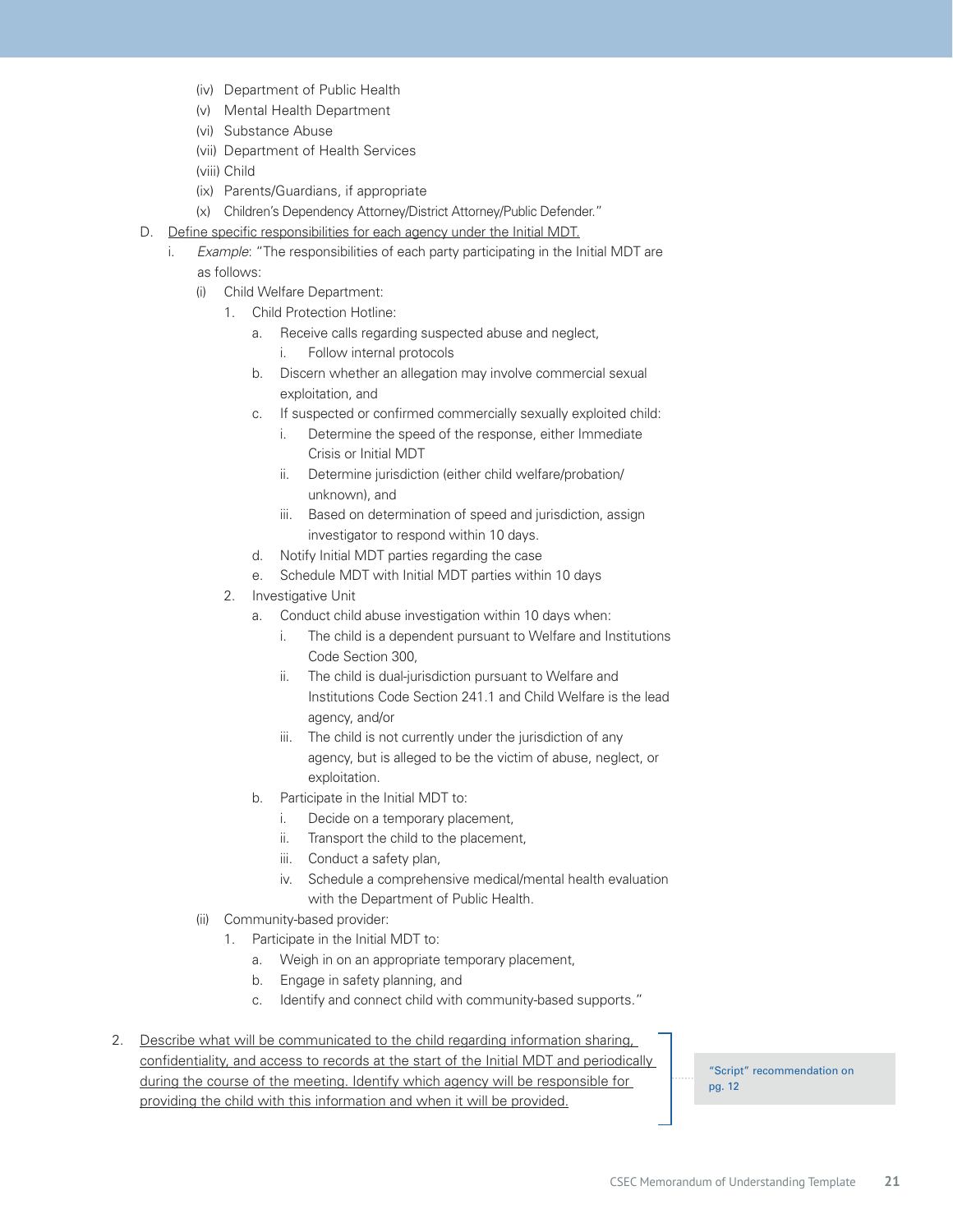#### **E. Ongoing Multidisciplinary Team**

- 1. The parties agree that children who are identified victims of sexual exploitation or trafficking require ongoing multidisciplinary team support to monitor the children and ensure their unique needs are adequately addressed through an individualized case plan.
	- A. Describe the purpose of the Ongoing MDT and whether the MDT is individualized or part of a case review model.
		- i. Example: "Hold individualized, Ongoing MDT meetings with each child identified as commercially sexually exploited to monitor and support the child and their family as the child stabilizes, including:
			- (i) Identifying the reason for calling the meeting,
			- (ii) Further refining the case plan of the child
			- (iii) Discussing strategies for addressing the issue (if any), and
			- (iv) If necessary, completing the following:
				- 1. Discuss potential changes in placement, and
				- 2. Review and amend safety plan."
	- B. Identify the circumstances that trigger Ongoing MDT meetings.
		- i. Example: "In addition to the statutorily required contact that parties have with children under their jurisdiction, an individualized, Ongoing MDT meeting for an identified CSEC should occur under the following circumstances including, but not limited to:
			- (i) Once a month,
			- (ii) When a child runs away from placement/home/shelter, and
			- (iii) When a child prepares to testify in court case against exploiter/purchaser."
	- C. Identify the parties required to participate in the Ongoing MDT:
		- i. Example: "The following parties are required to participate in the Ongoing MDT.
			- (i) Child Welfare Department
			- (ii) Probation Department
			- (iii) Specially-trained CSEC Advocate
			- (iv) Department of Public Health
			- (v) Law enforcement
			- (vi) Department of Public Health Behavioral Health
			- (vii) Child
			- (viii) Parents/Guardians
			- (ix) Children's Dependency Attorneys
			- (x) Public Defender
			- (xi) District Attorney
			- (xii) Law enforcement."
	- D. Define specific responsibilities for each agency under the Ongoing MDT:
		- i. Example: "The responsibilities for each party participating in the individualized, Ongoing MDT are as follows:

Unlike the individualized model which focuses on a single child. a case review model discusses multiple children's cases at one time and includes all partners at the table to weigh in on each child's case plan. In this model, the children and families are not typically participants. Instead, advocates and representatives gather information from children and families in advance to provide to the MDT during the meeting. The AT recommends an individualized Ongoing MDT.

> The examples contained throughout this section only pertain to an individualized Ongoing MDT

Content will vary based on whether Ongoing MDTs are structured as individualized MDTs as compared to case review MDTs that address multiple CSEC cases at once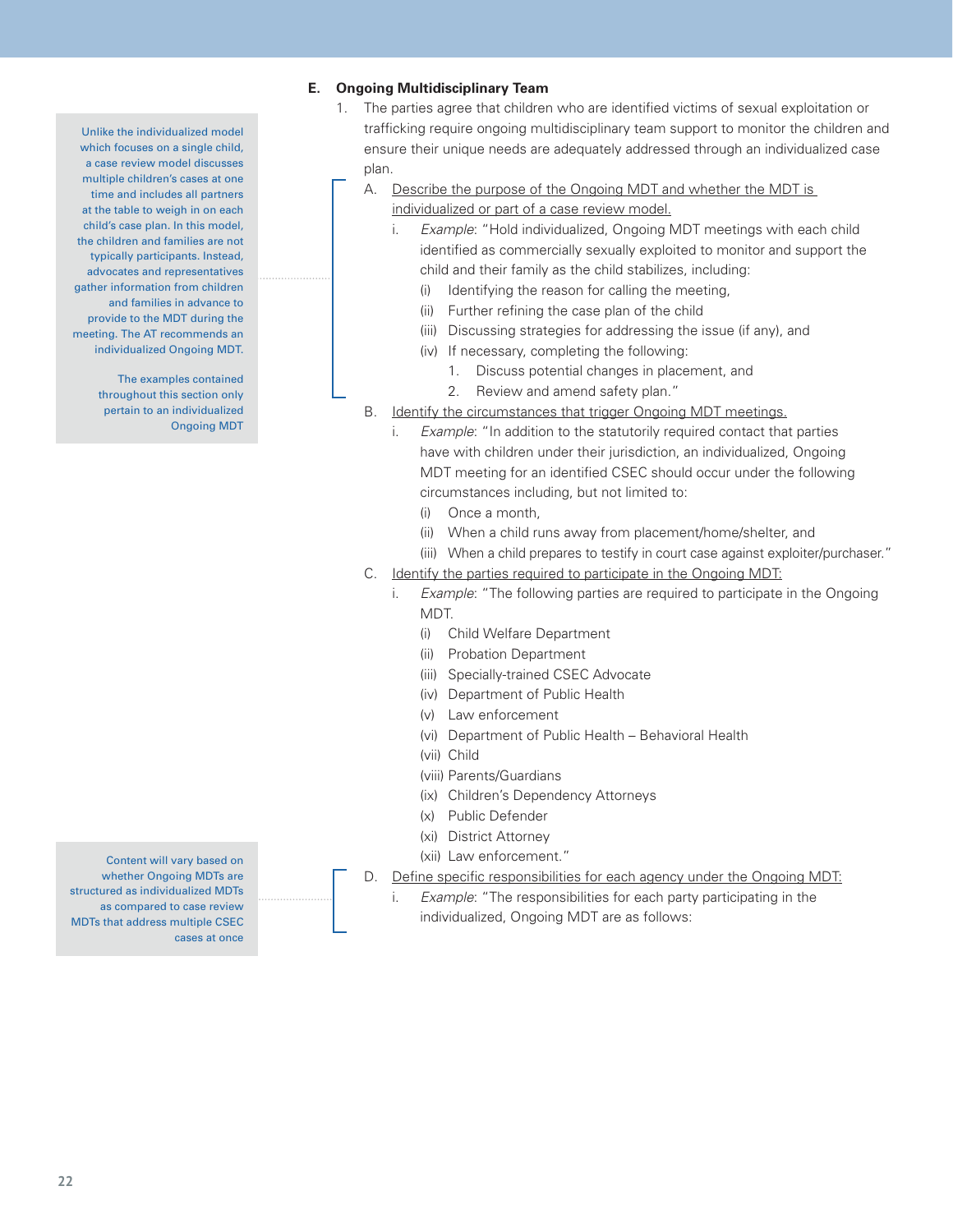- (i) Child Welfare:
	- 1. **[**Serve as the lead agency**]**,
	- 2. Schedule and assemble the other team members when one of the circumstances above occurs,
	- 3. Appoint someone to facilitate the meeting,
	- 4. Consult the child as to whether they want to participate, and
	- 5. Discuss and refine the ongoing plan.
- (ii) Department of Mental Health:
	- 1. Ensure participation of clinician working with the child and family,
	- 2. Assess whether there are any new mental health needs,
	- 3. Develop a plan to meet those needs and continue to monitor existing needs, and
	- 4. Adapt safety plan based on any new trigger that the child and team members identify."
- 2. Describe what will be communicated to the child regarding information sharing, confidentiality, and access to records at the start of the Ongoing MDTs and periodically during the course of the meetings. Identify which agency will be responsible for providing the child with this information and when it will be provided.

#### **VII. Training**

#### **A. CSEC protocol training**

- 1. In order to ensure effective implementation of the provisions outlined above, County agrees to develop and implement training for all relevant parties. This training will be specific to the roles and responsibilities delineated in this MOU. It will cover the identification, documentation, and determination of appropriate services for children receiving child welfare services.<sup>54</sup> Provide a detailed description of the training.
	- A. Example: "The following parties must participate in the CSEC protocol trainings: Provide a detailed description of who is required to participate.
		- i. Child Welfare
			- (i) Emergency responses investigators
			- (ii) Case carrying social workers
			- (iii) Child abuse hotline workers
			- (iv) Supervisors
		- ii. Probation
			- (i) Juvenile hall and probation services intake staff
			- (ii) Case carrying probation officers, including placement probation officers and supervisors
		- iii. Other parties to the MOU."
	- B. Provide other specifics, such as: who will develop the curriculum, how internal protocols will be included, how the curriculum will be modified to reflect changes made to the protocol, who will host the trainings, how often trainings will take place, how often parties will have to take training, and how county will track and report attendance at trainings.

While CW is not required to serve as a lead agency for the MDTs, it will likely have primary or exclusive jurisdiction over the majority of cases, therefore counties should consider having CW assume responsibility for convening the Ongoing MDTs

"Script" recommendation on pg. 12

SB 794 mandates this training for SW/POs, but does not specify which staff to include. At a minimum, individuals who have a role in identification, documentation, determination of services, and the MDTs should receive this protocol-specific training

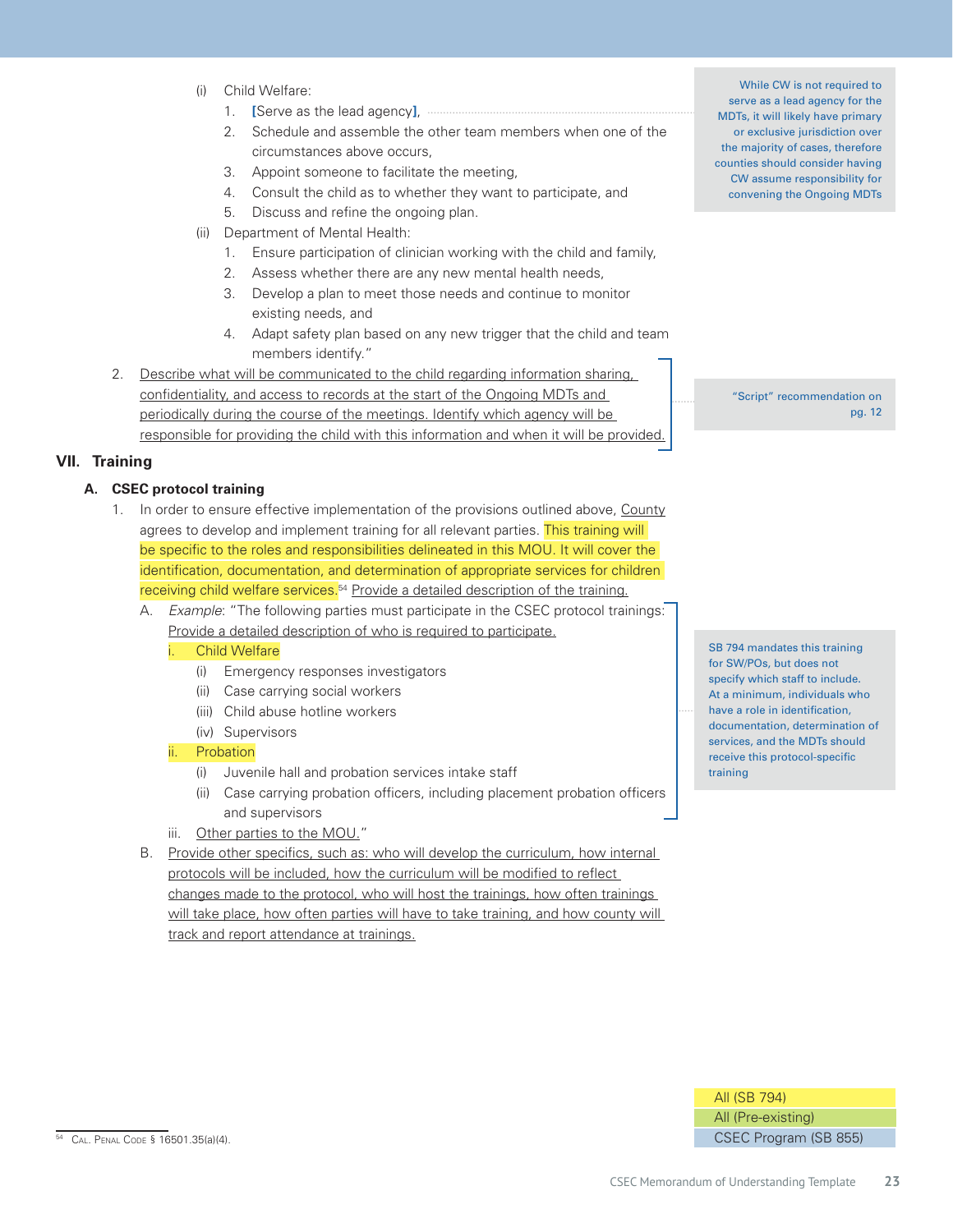CDSS and CWDA agree that all SW/POs should receive CSEC 101 training, which is also available online at tinyurl.com/CalSWECToolkit

The AT recommends that this training include participants from each of the MDT agencies to establish collective ownership of the process, build relationships, and identify gaps or issues with the MDT response. This will allow the agencies to understand each other's roles and responsibilities

This training is provided by the California Community Colleges Chancellor's Office, and has been adapted specifically for placement providers

This section should cover any CSEC-specific responses, recognizing that the long-term support and stabilization offered to all system-involved children will benefit CSEC

#### **B. Other trainings**

- 1. County also agrees to provide additional CSEC trainings for a broader audience on topics not specific to the procedures itemized in this MOU. Provide a detailed description of additional trainings including their content, audience, and accessibility.
	- A. For example, "County will also organize trainings for the following:
		- i. Parties to this agreement
			- (i) **[**CSEC 101: Identification and Awareness**]**
			- (ii) **[**CSEC 102: Engagement and MDTs**]**
			- (iii) Training on interacting with LGBTQ children in an inclusive and affirming manner
		- ii. Children in foster care and juvenile hall
			- (i) Word on the Street: Educating and Empowering Young Women and Girls
		- iii. Public school pupils
			- (i) Included as part of the sexual education curriculum55
			- iv. Placement providers (e.g., resource families and STRTC providers) as part of their licensing agreements
				- (i) **[**CSEC 101: Identification and Awareness**]**
				- (ii) Training on County's Runaway/Missing Children Protocols

#### **VIII. Long-term Support and Stabilization**

A. Describe the collaborative, long-term support the parties will provide to identified CSEC and at risk children, including, but not limited to, referrals to services, connections with stable and supportive adults, and linkages to legal service providers to address civil legal issues.

#### **IX. Information Sharing and Confidentiality**

- A. Describe agreements that these parties have reached regarding:
	- 1. How information will be shared and used by the parties in a manner that complies with state and federal laws, and ethical considerations governing confidentiality, including re-disclosure and privilege, and that does not violate the child's due process rights as respondents or defendants in delinquency, criminal, summary offense, status offense, and child welfare cases, including their rights against selfincrimination.

#### **X. General Provisions**

A. Describe general terms and provisions including, but not limited to Public and Media Disclosure, Changes to the MOU, and Termination of the MOU.

In witness whereof the parties hereto have executed this Memorandum of Understanding. Where applicable the undersigned state that this Memorandum of Understanding has been reviewed by their legal counsel and such legal counsel has approved the MOU as to form and legality.

CHILD WELFARE AGENCY OF COUNTY

| /s/<br>Director of Child Welfare                                                               | Date |
|------------------------------------------------------------------------------------------------|------|
| JUVENILE COURT OF COUNTY                                                                       |      |
| $\sqrt{s}$<br>Presiding Judge                                                                  | Date |
| PUBLIC DEFENDER'S OFFICE OF COUNTY                                                             |      |
| /s/<br><u> 1989 - Johann Stein, mars et al. 1989 - Anna ann an t-</u><br>Chief Public Defender | Date |

55 S.B. 1165, 2013-2014 Leg. (Cal. 2014) (enacted) (authorizing school districts to provide sex abuse and trafficking prevention education).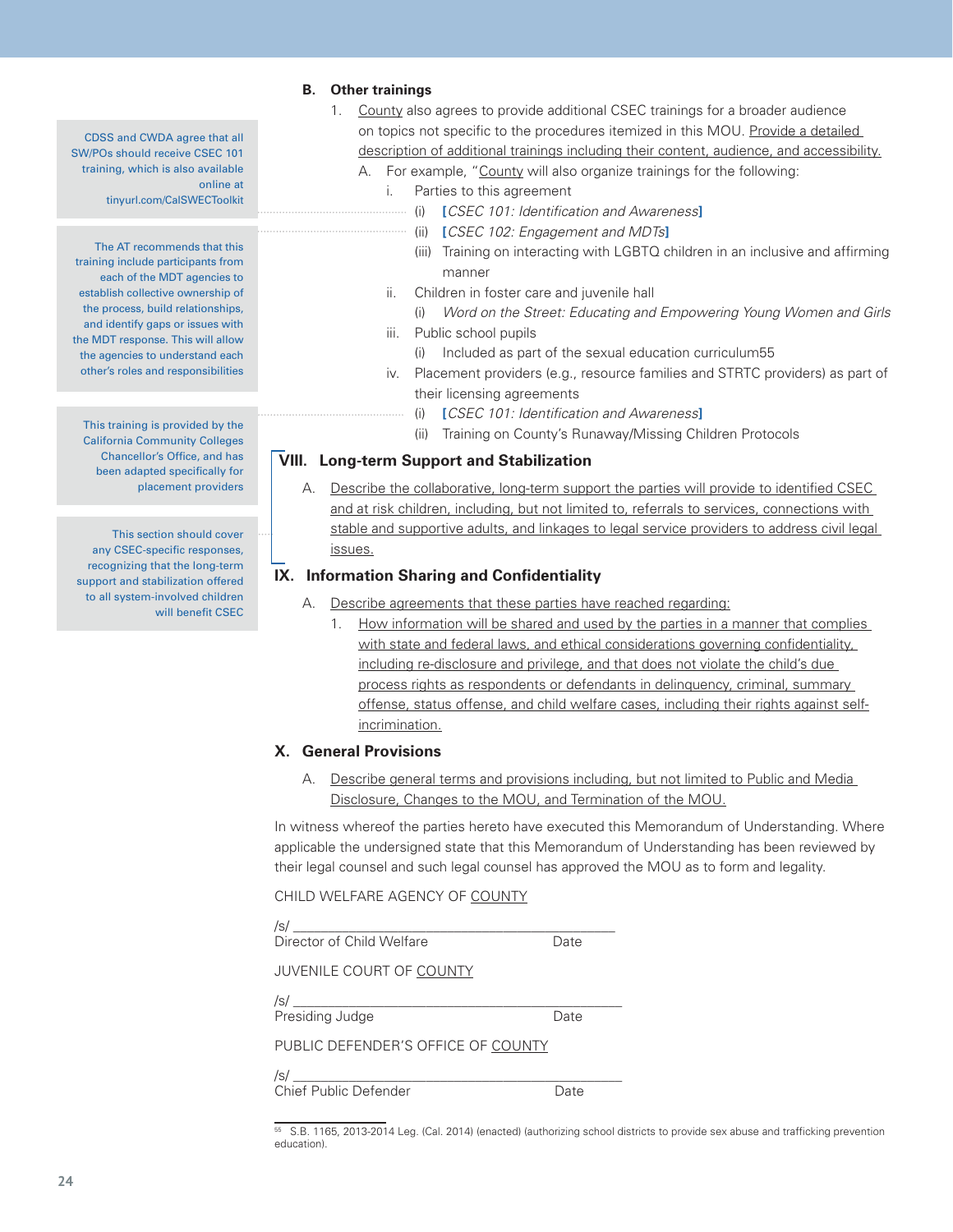|                                                                                       | DISTRICT ATTORNEY'S OFFICE OF COUNTY                                               |      |                                                                                         |  |                                                                         |  |
|---------------------------------------------------------------------------------------|------------------------------------------------------------------------------------|------|-----------------------------------------------------------------------------------------|--|-------------------------------------------------------------------------|--|
| /s/ __                                                                                |                                                                                    |      |                                                                                         |  |                                                                         |  |
| <b>District Attorney</b>                                                              |                                                                                    | Date |                                                                                         |  |                                                                         |  |
|                                                                                       | PROBATION DEPARTMENT OF COUNTY                                                     |      |                                                                                         |  |                                                                         |  |
|                                                                                       | /s/<br>Chief Juvenile Probation Officer                                            | Date |                                                                                         |  |                                                                         |  |
|                                                                                       | DEPARTMENT OF PUBLIC HEALTH OF COUNTY                                              |      |                                                                                         |  |                                                                         |  |
|                                                                                       |                                                                                    |      |                                                                                         |  |                                                                         |  |
|                                                                                       | Director of Agency                                                                 | Date |                                                                                         |  | <b>Department of Mental</b><br>Health may be referred to as             |  |
|                                                                                       |                                                                                    |      |                                                                                         |  | <b>Department of Behavioral Health</b><br>or may be a sub-department of |  |
|                                                                                       | Director of Agency                                                                 | Date |                                                                                         |  | the Department of Public Health                                         |  |
|                                                                                       | SUBSTANCE ABUSE AGENCY OF COUNTY                                                   |      |                                                                                         |  |                                                                         |  |
|                                                                                       |                                                                                    |      |                                                                                         |  |                                                                         |  |
|                                                                                       | Director of Agency                                                                 | Date |                                                                                         |  |                                                                         |  |
|                                                                                       | PRIVATE TREATMENT AGENCY NAME HERE                                                 |      |                                                                                         |  |                                                                         |  |
|                                                                                       | Director of Agency                                                                 | Date |                                                                                         |  |                                                                         |  |
|                                                                                       | COUNTY OFFICE OF EDUCATION HERE                                                    |      |                                                                                         |  |                                                                         |  |
|                                                                                       |                                                                                    |      |                                                                                         |  |                                                                         |  |
| Superintendent                                                                        |                                                                                    | Date |                                                                                         |  |                                                                         |  |
|                                                                                       | OTHER AGENCIES LISTED HERE                                                         |      |                                                                                         |  |                                                                         |  |
| /s/ _______                                                                           |                                                                                    |      |                                                                                         |  |                                                                         |  |
|                                                                                       | Director of Agency                                                                 | Date |                                                                                         |  |                                                                         |  |
|                                                                                       |                                                                                    |      |                                                                                         |  | Below are some of the suggested<br>items to attach to the MOU           |  |
|                                                                                       |                                                                                    |      | Include a glossary of terms, acronyms and/or abbreviations used in this document.       |  |                                                                         |  |
|                                                                                       | Attach copies of any screening tools referenced in this document.                  |      |                                                                                         |  |                                                                         |  |
|                                                                                       |                                                                                    |      | Attach copies of any assessment/evaluations instruments referenced in this document.    |  |                                                                         |  |
|                                                                                       | Attach copies of sample reports generated by any screening and/or assessment       |      |                                                                                         |  |                                                                         |  |
|                                                                                       | instruments or processes referenced in this document.                              |      |                                                                                         |  |                                                                         |  |
|                                                                                       | Attach text of any applicable federal and state laws and regulations regarding the |      |                                                                                         |  |                                                                         |  |
| maintenance, disclosure and/or uses of information and statements obtained consequent |                                                                                    |      |                                                                                         |  |                                                                         |  |
|                                                                                       | to the processes described in this document.                                       |      |                                                                                         |  |                                                                         |  |
|                                                                                       |                                                                                    |      | Attach copies of the SB 794 cheat sheets for social workers and probation officers that |  | Find these tools in the MOU                                             |  |
|                                                                                       | have been adapted to reflect the county's protocols.                               |      |                                                                                         |  | <b>Template Appendix</b>                                                |  |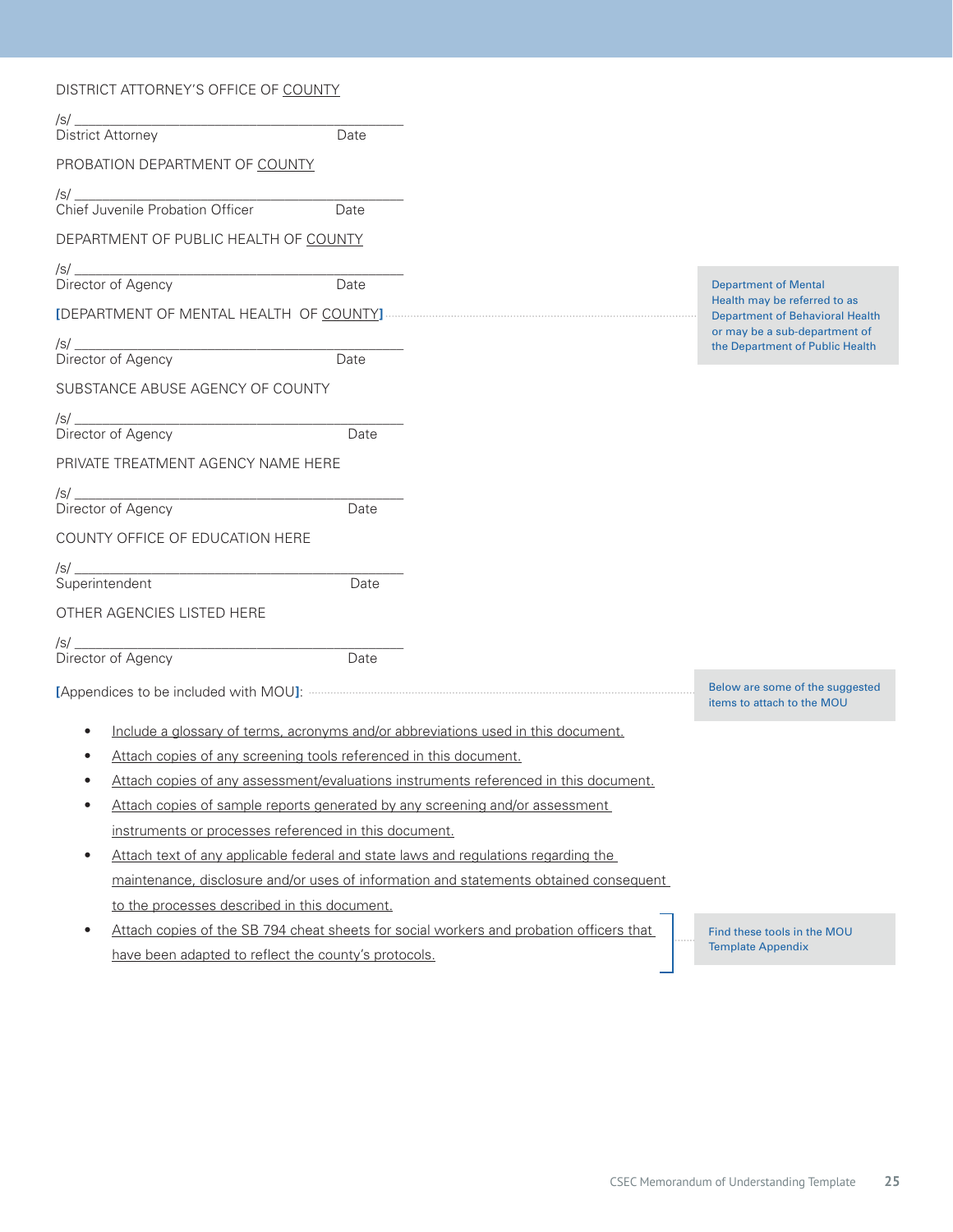Counties should adapt this cheat sheet to match local protocols before sharing with SWs

"Child receiving child welfare services" and "at risk" defined

on pg. 4

#### **SB 794: Social Worker Requirements**

Below are the requirements of the federal Preventing Sex Trafficking and Strengthening Families Act (PL. 113-183) or SB 794. These include provisions related to (1) commercially sexually exploited children (CSEC) as well as (2) missing and runaway children, who are highly vulnerable to exploitation. Unlike this document, the MOU Template does not incorporate the missing and runaway provisions.

#### **(1) CSEC PROVISIONS:**<sup>56</sup>

#### **Social workers must identify both:**

1. Commercially sexually exploited<sup>57</sup> children (CSEC) who are receiving child welfare services, and

2. Children at-risk<sup>58</sup> of commercial sexual exploitation (CSE) who are receiving child welfare services.

#### **Once identified….**

- Report to Law Enforcement children who:
	- Receive child welfare services AND
	- Are identified as CSEC
- Report to Law Enforcement children who:
	- Receive child welfare services,
	- Are suspected to be CSEC or at-risk for CSE, AND
	- Have gone missing or been abducted
- Report to the National Center for Missing and Exploited Children (NCMEC) children who:
	- Receive child welfare services,
	- Are suspected to be CSEC or at-risk for CSE, AND
	- Have gone missing or been abducted

#### **Once reported….**

- **[**Document referral of alleged commercial sexual exploitation using the Special Project Code**]**
- Document the child's status using the CSEC Data Grid in the Client Management Section of CWS/CMS.<sup>59</sup> Select whether the child:
	- Is **at risk** of becoming a victim of CSE
	- Was a victim of CSE **before** entering foster care
	- Became a victim of CSE **during** foster care
	- Was **missing, ran away, or was otherwise absent from care** and was CSE during the time away from placement
	- Is CSE but is **not in foster care**
	- Is CSE and is **receiving ILP** services

#### **Once documented….**

• Determine appropriate services for the child

All social workers must receive relevant training in the identification, documentation, and determination of appropriate services for CSEC and at-risk children as outlined in the county's MOU.

Assign the "S-CSEC Referral" SPC an end date once the referral is investigated (ACL 16-74) and select from the CSEC Grid if appropriate (ACL 16-49)

When the Child Protection Hotline receives reports of alleged exploitation, the AT recommends that hotline workers ask questions related to these data fields to capture accurate information

<sup>56</sup> Cal. Welf. & Inst. Code § 16501.35(a); Cal. Welf. & Inst. Code § 16501.45; Cal. Penal Code § 11666(j)(1-3). 57 Cal. Welf. & Inst. Code § 300(b)(2)

<sup>58</sup> See ACL 16-49.

<sup>59</sup> Id.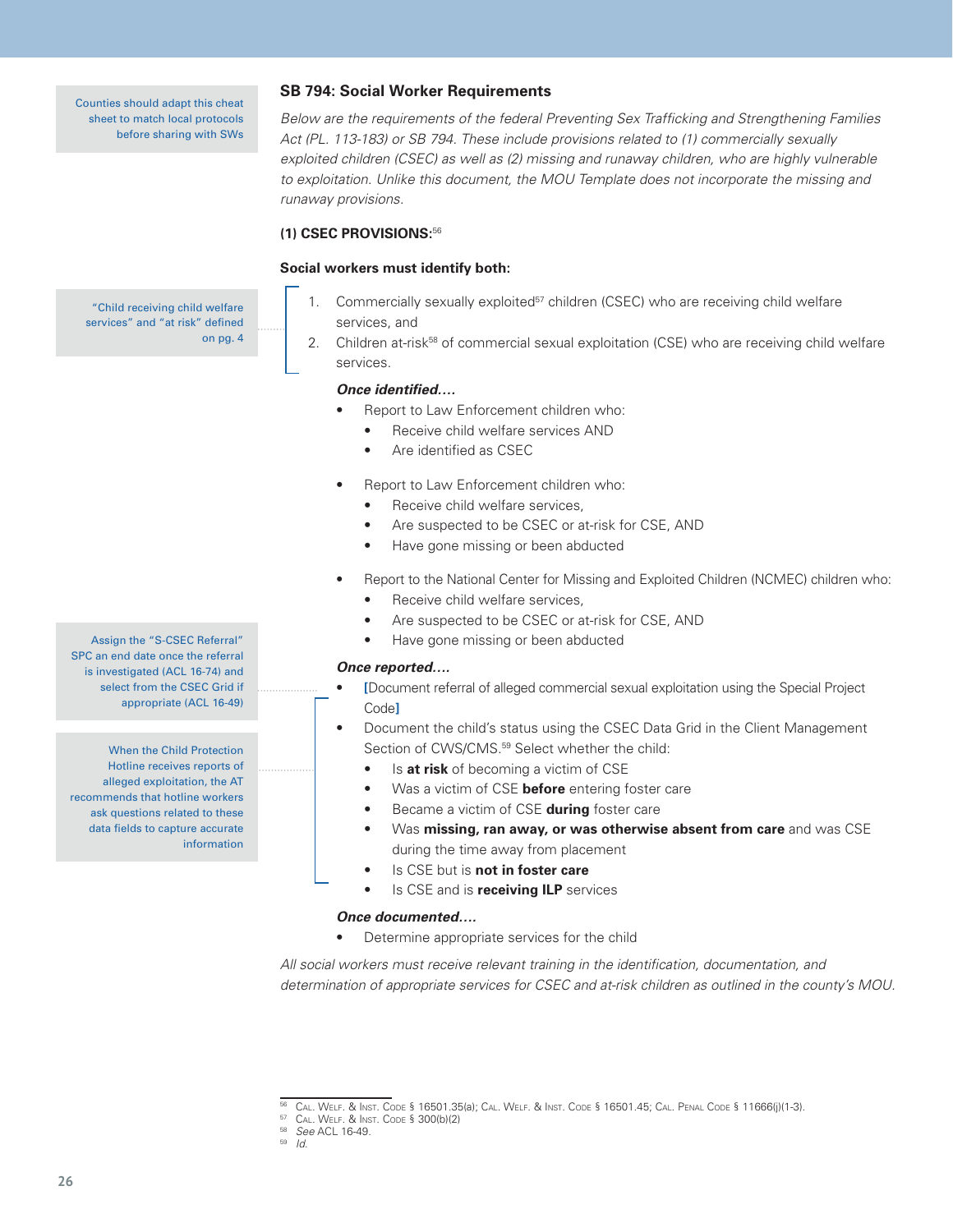#### **(2) MISSING AND RUNAWAY PROVISIONS:**<sup>60</sup>

#### **Social workers must:**

#### **[Locate the child missing from care by….]**

- Following county protocols which specify the following:
	- Timeframe for reporting the missing child,
	- Individuals or entities required to notice the child is missing,
	- Initial and ongoing efforts to locate the child, and
	- Process for returning the child to placement.

#### **Once the child is recovered….**

- Determine the primary factors that contributed to the child running away or being absent from care
- Respond to factors identified above in subsequent placements, to the extent possible
- Determine the child's experiences while absent from care
- **[**Determine whether the child is a possible victim of CSE**]**
- Document the activities and information described above for federal reporting purposes, consistent with instructions from the department

#### **If identified as CSEC….**

Follow CSEC protocols for reporting, documentation, and service provision

"Child receiving child welfare services" and "missing" defined on pg. 4

Refer to ACL 16-15. Counties should fill in this section with specifics from their missing/ runaway protocol

The AT recommends each county develop a checklist to ensure that each of these requirements is fulfilled and documented within a defined timeline.

The AT recommends that CW utilize a screening tool (e.g., CSE-IT) to identify whether a child is a possible CSEC victim

<sup>&</sup>lt;sup>60</sup> CAL. WELF. & INST. CODE § 16501.35(b).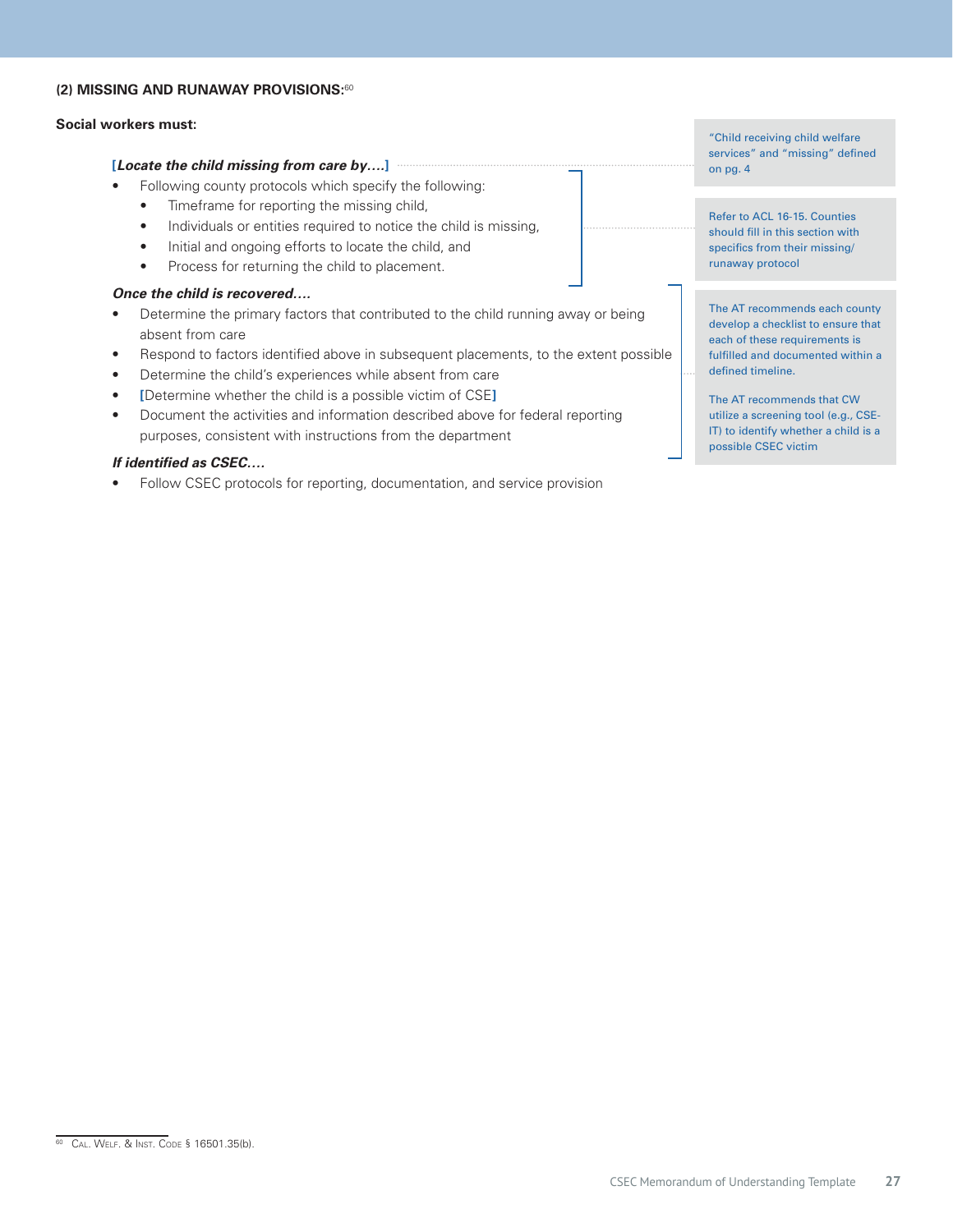Counties should adapt this cheat sheet to match local protocols before sharing with POs

> The AT recommends that all children under P jurisdiction, regardless of whether they are receiving CW services, should be identified, reported, and documented.

For P purposes, "CW services" includes wraparound services or services for Title IV-E candidates. Defined on pg. 4

"Child receiving child welfare services" and "at risk" defined on pg. 4

P must cross report any instances of CSEC to CW, as well as to the DA's office and law enforcement, since in most, if not all counties, CW has the responsibility for investigating allegations of child abuse

When reporting an allegation of exploitation to the child protection hotline, be sure to indicate details that will assist hotline workers in collecting this data

#### **SB 794: Probation Officer Requirements**

Below are the requirements of the federal Preventing Sex Trafficking and Strengthening Families Act (PL. 113-183) or SB 794. These include provisions related to (1) commercially sexually exploited children (CSEC) as well as (2) missing and runaway children, who are highly vulnerable to exploitation. Unlike this document, the MOU Template does not incorporate the missing and runaway provisions.

#### **(1) CSEC PROVISIONS:**<sup>61</sup>

#### **[Probation officers must identify both]:**

- 1. Commercially sexually exploited<sup>62</sup> children (CSEC) who are receiving child welfare services, and
- 2. Children at-risk<sup>63</sup> of commercial sexual exploitation (CSE) who are receiving child welfare services.

#### **[Once identified….]**

- Report to Law Enforcement children who:
	- Receive child welfare services AND
	- Are identified as CSEC
- Report to Law Enforcement children who:
	- Receive child welfare services,
	- Are suspected to be CSEC or at-risk for CSE, AND
	- Have gone missing or been abducted
- Report to the National Center for Missing and Exploited Children (NCMEC) children who:
	- Receive child welfare services,
	- Are suspected to be CSEC or at-risk for CSE, AND
	- Have gone missing or been abducted

#### **Once reported….**

- Document the child's status using the CSEC Data Grid in the Client Management Section of CWS/CMS.<sup>64</sup> Select whether the child:
	- Is **at risk** of becoming a victim of CSE
	- Was a victim of CSE **before** entering foster care
	- Became a victim of CSE **during** foster care
	- Was **missing, ran away, or was otherwise absent from care** and was CSE during the time away from placement
	- Is CSE but is not in foster care
	- Is CSE and is **receiving ILP** services

#### **Once documented….**

• Determine appropriate services for the child

All probation officers must receive relevant training in the identification, documentation, and determination of appropriate services for CSEC and at-risk children as outlined the county's MOU.

<sup>&</sup>lt;sup>61</sup> Cal. Welf. & Inst. Code § 16501.35(a); Cal. Welf. & Inst. Code § 16501.45; Cal. Penal Code § 11666(j)(1-3).  $^{62}$  Cal. Welf. & Inst. Code § 300(b)(2)

<sup>63</sup> See ACL 16-49.

 $64$   $1d$ .